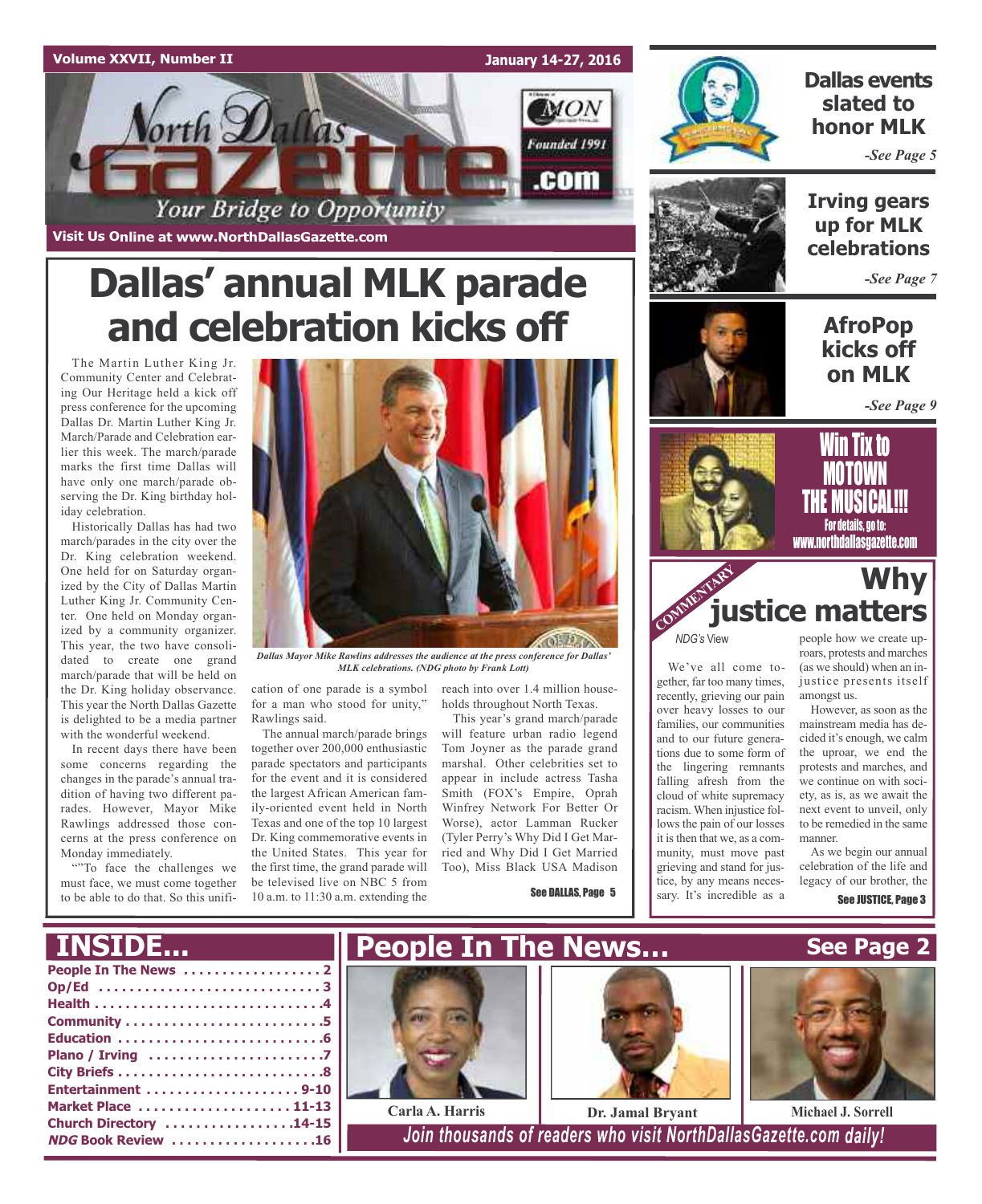# **Carla A. Harris**

With headlines of the largest lottery ever dominating news coverage, the Dallas Alumnae Chapter of Delta Sigma Theta Sorority, Inc., is celebrating the founding of the public service organization with a financial expert, CarlaA. Harris, as the keynote speaker.

Attendees at the public event will surely have finance questions for this Vice Chairman, Wealth Management, Managing Director and Senior Client Advisor at Morgan Stanley when she joins her sorority sisters for this year's program, Saturday, January 30, 2016,



11:30a.m., at the Dallas Hyatt Regency Hotel, 300 Reunion Blvd. Dallas.

Considered one of the most powerful women in business, Ms. Harris is an honors graduate of Harvard University and in August

# **Dr. Jamal Bryant**

Philanthropist, author, motivational speaker and entrepreneur, Dr. Jamal Bryant was selected to be the keynote speaker at Dallas' at the Awards Banquet & Silent Auction at the Hyatt Regency Hotel this Saturday. The elegant affair kicks off at 5:30 p.m. with a silent auction followed by the banquet at 6:30 p.m.

Dr. Bryant is the pastor and founder of Empowerment Temple AME Church in Baltimore, Maryland. Acclaimed the fastestgrowing African Methodist Episcopal church in the de-



nomination's 200-year history, the congregation has expanded from 47 members, since its inception in 2000, to well over 10,000. A third-generation minister, Bryant is also seen and heard throughout the world 2013, she was appointed by President Obama to chair the National Women's Business Council.

Ms. Harris will join Dallas Alumnae Chapter president Tonya Derrick as the organization recognizes 50 and 25 year honorees for their service to Delta Sigma Theta Sorority, Inc.

Also on hand for the 103 anniversary of Delta Sigma Theta Sorority, Inc., and the 92nd anniversary of the DallasAlumnae Chapter is Marjorie McColl Petty, J.D., M.S., Regional Director of the U.S. Department of Health & Human Services. The Dallas Alumnae Chapter has been very instrumen-

Known for his vocal and empowering stance on political and socio-economic issues, Dr. Bryant earned a bachelor's degree in Political Science and International Studies from Morehouse College in Atlanta, Georgia. Upon completing his undergraduate studies, he obtained a Master of Divinity Degree from Duke University. In 2005, Bryant obtained a Doctorate of Ministry Degree from The Graduate Theological Foundation while having the privilege of also taking

tal in educating citizens about theAffordable HealthcareAct and other critical issues affecting their communities.

The 50-year honorees are: Jennifer Brown Clark, Cressie M. Menefee Ellison, Katharine Williams-Hunter, Verna G. Brown Mitchell, Henri L. Simpson, Ph.D. and Zelma Brooks Washington. The 25 year honorees are: Felicia Cox Henderson, Aundrea Denise Mitchell, Keva Phillips Munson, Leslie Annette Swann, Dr. Rosalyn Walker and Courtney Dawnyell Weddington.

Tickets are still available for the luncheon at www.dallasalumnae.org/Fou

via the Internet each Sunday, garnering more than 10,000 additional followers. courses at Oxford University.

Over the years, Jamal Bryant has developed an altruistic passion for faith and social justice. Highly sought after for his remarkable ability to reach broadspectrum audiences, he has been the catalyst for empowering others spiritually, academically, financially, and socially. In recent years, Dr. Bryant has played a pivotal role in the fight for justice. Among many examples, is the notorious Trayvon Martin case. Dr. Bryant helped to spread the word about the injustices surrounding the case by

leading several peaceful protests on behalf of the 17 year old Miami native's family. He also served as a spiritual advisor to Trayvon's parents during the highly-publicized trial.

ndersDay.html.

Carla Harris is a Vice Chairman, Wealth Management, Managing Director and Senior Client Advisor at Morgan Stanley. She is responsible for increasing client connectivity and penetration to enhance revenue generation across the firm. She formerly headed the Emerging Manager Platform, the equity capital markets effort for the consumer and retail industries and was responsible for Equity Private Placements. Ms. Harris has extensive industry experiences in the technology, media, retail, telecommunications, transportation, industrial, and healthcare sec-

Although Bryant is known for his work around the globe, he is making a tremendous impact in his state and community with the help of faithful members and leaders at his ministry. Through Empowerment Temple Economic Development Coalition, the church's community outreach component, classes are offered to help members and nonmembers alike start

tors.

Ms. Harris was recently named to Fortune Magazine's list of "The 50 Most Powerful Black Executives in Corporate America", U. S. Bankers Top 25 Most Powerful Women in Finance (2009, 2010, 2011), Black Enterprise's Top 75 Most Powerful Women in Business (2010), to Black Enterprise Magazine's "Top 75 African Americans on Wall Street" (2006 – 2011), and to Essence Magazine's list of "The 50 Women Who are Shaping the World", Ebony's list of the Power 100 and "15 Corporate

#### See HARRIS, Page 16

their own businesses, become homeowners, gain health insurance, complete their education and attend college.

As the ministry's founder, Bryant manages the day-today operations for a staff of nearly 250. Some departments include Human Resources, Finance, IT, Public Relations, Media Production, Television. He is also supported by more than 50 in-reach and outreach ministers.

To hear Dr. Bryant this Saturday night, visit http://www.mlkcelebrationdallas.org/index-2.html for more details.

### **Dr. Michael J. Sorrell**

Dr. Michael J. Sorrell., President of Paul Quinn College, will be honored by the Dallas Bar Association at the 24th Annual Martin Luther King Jr. Luncheon as the recipient of the 2016 Martin Luther King Jr. Justice Award at a noon luncheon on Monday, January 18, at The Belo Mansion (2101 Ross Avenue in downtown Dallas). The event is open to the public.

The award is presented to local leaders whose lives and practice exemplifies the principles embodied by Dr. King's leadership. Former recipients include the late Hon. Barefoot Sanders, Senator Royce West, Mayor Ron Kirk, Kim Askew,



Rhonda Hunter, E. Leon Carter, Dr. Walter Sutton, Jr. and Justice Carolyn Wright.

The Dallas Bar Association is honored to present Dr. Sorrell with this prestigious award for his service to so many organizations, Paul Quinn College, and the Dallas community. Dr. Sorrell has received

awards and honors too numerous to list—from Washington Monthly's "America's 10 Most Innovative College Presidents" to Dallas Business Journal's "Dallas' Forty under Forty" and "Minority Business Leaders Award." He has received both the President's and C.B. Bunkley Awards from the J.L. Turner Legal Association for his outstanding contributions to the Dallas legal community. Sorrell's vision is to per-

manently transform PQC into a nationally elite small college by focusing on entrepreneurship, academic rigor, and servant leadership.Under his leadership, the school has experienced one of the greatest turnarounds in the history of higher education.

Some of the school's numerous accomplishments include winning the 2011 HBCU of the Year, the 2012 HBCU Student Government Association of the Year, and the 2013 HBCU Business Program of the Year awards; being recognized as a member of the 2013 President's Higher Education Community Service Honor Roll; demolishing 15 abandoned campus buildings; and much more.

The MLK award luncheon is open to the public; the plated lunch costs \$14.95. RSVPs are required.

Contact bavina@dallasbar.org. For more information, call (214) 220-7400.

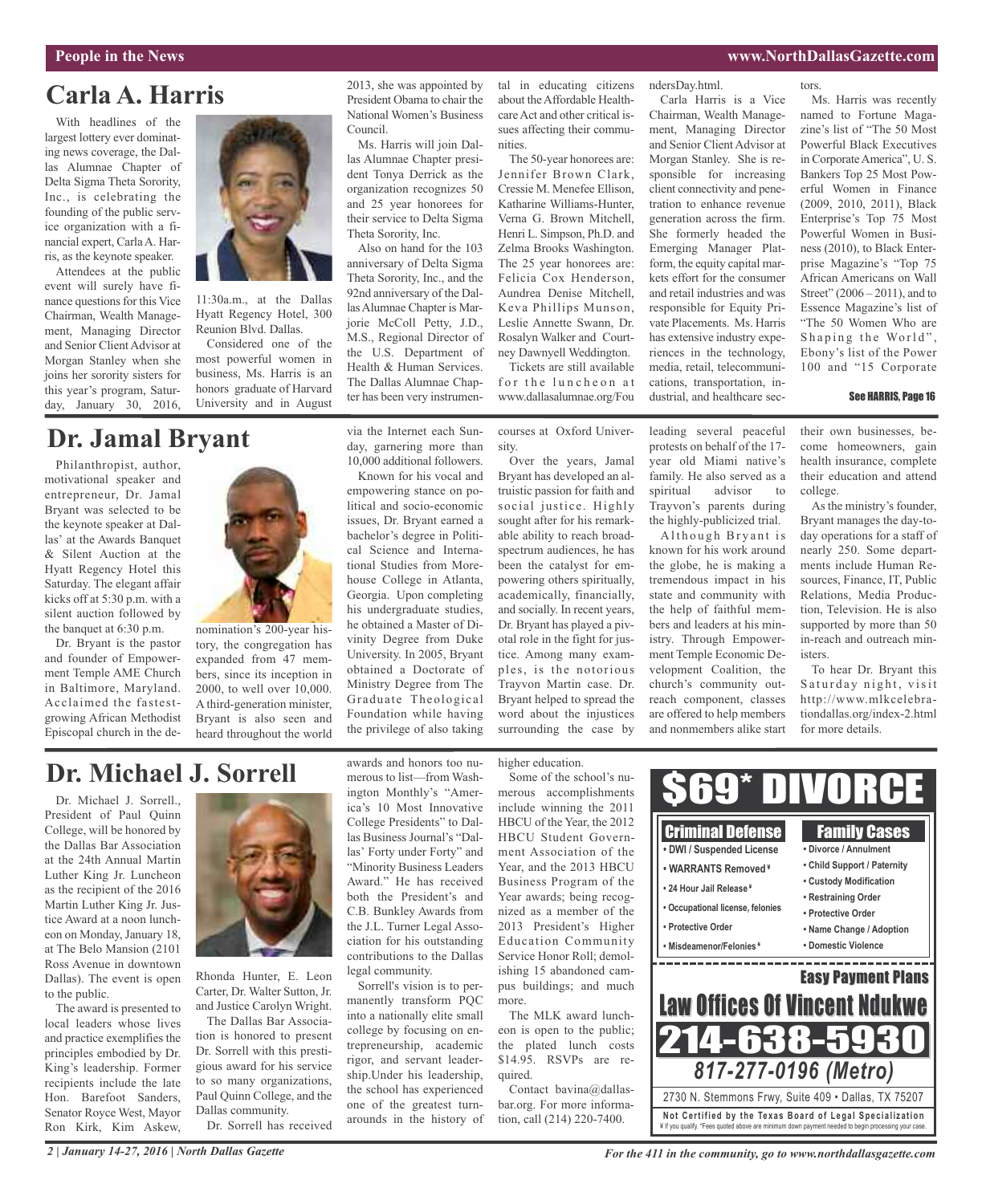#### **www.NorthDallasGazette.com Op-Ed**



*North Dallas Gazette assumes no responsibility for unsolicited material and reserves the right to edit and make appropriate revisions.*

**Publisher's Office:** publisher@northdallasgazette.com *"Do what you say you are going to do ... when you say you are going to do it.*

**Sales Department:** marketing@northdallasgazette.com

**Editorial Department:**

editor@northdallasgazette.com

#### **Online:**

www.NorthDallasGazette.com www.twitter.com/NDGEditor www.facebook.com/NorthDallasGazette www.pinterest.com/NDallasGazette

### STAFF

**Chairman Emeritus** *Jim Bochum 1933 – 2009*

**Published By** *Minority Opportunity News, Inc.*

> **Web Master** *Todd Jones*

**Special Projects Manager** *Edward Dewayne "Preacher Boy"Gibson, Jr. James C. Allen*

**Community Marketing** *Nina Garcia*

**Religious/ Marketing Editor** *Shirley Demus Tarpley*

#### **Advisory Board:**

*John Dudley Myrtle Hightower Fred Moses Annie Dickson Cecil Starks Willie Wattley Coty Rodriguez-Anderson B. J. Williams Denise Upchurch Barbara Simpkins, ADVISORY BOARD SECRETARY*

**VP of Digital Marketing and Entertainment**

*Jessica Brewer*

**Editor** *Ruth Ferguson*

**Contributing Writers** *Jackie Hardy LaRoyce Jones Ivy N. McQuain Tamarind Phinisee Terri Schlichenmeyer Nicole Scott*

> **Editorial Writer** *LaRoyce Jones*

*Sonja Washington*

**Production** *David Wilfong*

#### **Advisory Board Committees:**

*Public Relations Planning and Implementation* Cecil Starks, CHAIRPERSON

*Business Growth Referral* John Dudley, CHAIRPERSON

*Program Policy Development* Annie Dickson, CHAIRPER

*Quality Assurance* Myrtle Hightower, CHAIRPERSON Coty Rodriguez

**Will Black America make major strides toward unity in 2016?** 

By Roger Caldwell NNPANews Wire Columnist

This year has started with a bang and Black America is in a position to build political organizations and alliances across generational and economical demographics. "Black Lives Matter" has energized a younger segment of Black America, which older Black political organizations thought were not engaged or strategically involved. With the killing of hundreds of unarmed Blacks in 2015 by law enforcement agencies, the struggle for justice in America has been the major focus in the Black community.

The Honorable Minister Louis Farrakhan has mobilized the Black community

in 2015, celebrating the 20th anniversary of the historic Million Man March by returning to the National Mall in Washington, D.C. last October. This march is significant, because it proved that there is an infrastructure of committed Black men r e a d y t o implement change and unity in their community. In order to bring this initiative to fruition, our community must organize and mobilize around a Black Agenda. There was very limited media coverage on this momentous occasion, and local Black political organizations must sit down together and develop a plan based on the need for more Black political power.

Presently, there is a lim-

## **JUSTICE,** continued from Page <sup>1</sup>

Rev. Dr. Martin Luther King, Jr., we should all take this opportunity to, not only, pause and reflect on the gift of Dr. King to our people; but moreover, we should study his life to understand that the uproars, protests and marches are only the beginning of a marked change in our history.

We should also gain understanding in the visions and dreams he shared with us via his sermons and speeches. These were not only his talk, but they were his daily walk. And this is the reason we honor and celebrate him for his great sacrifices. Dr. King walked for 39 years in his purpose until he wastaken from us, far too early, by an assassinating gun carrier.

While we submit ourselves to the study and celebration of the legacy, we must also query ourselves, as a community. We must really ask, "Why justice matters?" today. When, seemingly, we have many brothers and sisters living the American Dream; whether in the entertainment industry, business owners, education, even, the president of the United States of America. Yes, we seem to be doing very well with the opportunities that were given to us, with love, from the backs, sweat, calloused feet and hands, dog bites, water hoses, nooses and worn out prayer bent knees. Thank you, Father, for the love of our fore parents.

However, we must recognize that we, today, have an obligation to continue in fighting for justice for all people. Our fight is not over, especially, here in Dallas. When our Dallas/Ft. Worth metropolitan area is booming with new businesses, has the ability over other cities of attracting major corporations to relocate their headquarters, houses state-of-theart major league sports fields and arenas (even at the high school level), home to many of America's millionaires, and a few billionaires … YET, we are leaders in the nation of the most impoverished children, we arrogantly pass homeless people on the street as if they don't exist, and we sit back and allow our children to go to school every day to receive a substandard education.

As members of the DFW community, when we witited amount of communication in the Black media, in major markets across the country. As a result of our limited resources, the Black media organizations and wire services are not able to tell our story that connects from a Black perspective. In 2016, there is a need for more positive stories from Black reporters and journalist that highlight being Black in America.

In local Black communities, there is a need for more Black programming and Black images on major networks. In 2015, Black sitcoms made major advances in bringing diversity to television, but the system is set up for more Blacks to fail. On television, it appears that mainstream media would

ness our young girls being tossed around and manhandled by a Frisco police officer just for wanting to attend a party at a public pool, or when we witness a police officer draw his gun at one of our young men for trying to come to her aide, or when the cameras witness a mentally ill distraught man enter Dallas Police headquarters crying out for help, but he meets his very controversial demise….Our fight for jus-

tice is not over.

We shamefully witnessed armed protesters express their white superiority over Muslims (who they feel are inferior and have no rights to the freedoms of their religion without being harassed). A young Muslim boy in Irving was proud of his accomplishment of creating a clock and wanted to share his joy with his school instructor, but instead he was humiliated and handcuffed. Keep in mind, if Sally brought her teacher an apple, she would not only be praised for being such a thoughtful child, the apple would have been eaten and enjoyed by her teacher (never to be tested and even thought to be laced with poison). Mostly, Sally would have gotten a great lift of en-

prefer to find things that focus on the criminal elements in the Black community. Crime and Black on Black violence is a reality in our community, and the Black community collectively must attack this problem.

Black on Black crime has become a focal point in Black communities throughout America. Elected Black officials must make a commitment to safe communities, and they must be held accountable to their promises and platforms. There is no reason as to why in certain inner city neighborhoods, that drugs and criminals control the streets. Collaborating with police departments and neighborhood

See FEAR, Page 16

couragement for going above and beyond. Just imagine the lift the young Muslim innovator could have received if encouragement had been given him.

Our fight for justice is nowhere near over. Although many of us are living the American Dream (only by the Father's Grace) that has been gifted us from many who came before us, some we can name, and so many others who remain nameless. They fought for justice for us and our future generations. Thank the Father their fight did not end (at the beginning) with the uproars, protests and marches. We should be very grateful for the many who laid down their lives for us, and the many who committed their lives to walking in the vision and dream brought forth to us by our brother, Dr. King. Dr. King's words answers

best, "Why Justice Matters?'

"Injustice anywhere is a threat to justice everywhere." – Dr. Martin King, Jr.

It's a matter of fact; injustice lingers in our own backyard. We must do our part, with love, until justice is for all.

For the 411 in the community, go to www.northdallasgazette.com January 14-27, 2016 | North Dallas Gazette | 3

*The North Dallas Gazette, formerly Minority Opportunity News, was founded in July 1991, by Mr.Jim Bochum and Mr.Thurman R. Jones. North Dallas Gazette is a wholly owned subsidairy of Minority Opportunity News, Inc.*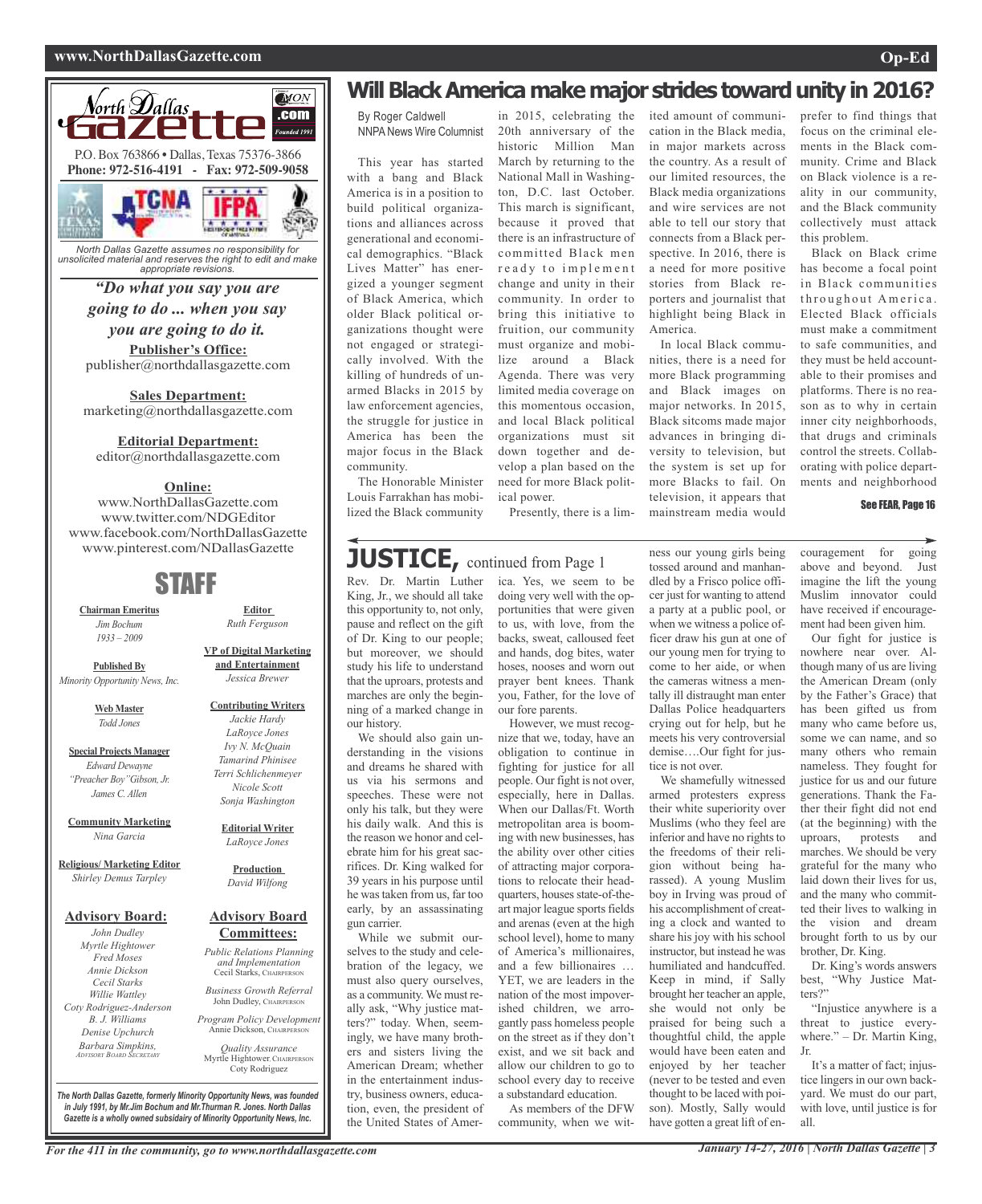# **New AHA research: Even small reductions in kidney function may damage heart, blood vessels**

Even small reductions in kidney function are associated with heart and blood vessel damage, according to new research in the American Heart Association's journal Hypertension.

"Even in very healthy people, a small reduction in kidney function from normal to just a bit below normal was associated with an increase in the mass of the left ventricle, a change that makes the heart stiffer and impairs its ability to contract," said Jonathan Townend, M.D., senior author of the paper and professor of cardiology at the Queen Elizabeth Hospital Birmingham in Edgbaston, United Kingdom.

For years, it has been known that people with long-standing kidney disease are at increased risk of heart disease.

"Mild chronic kidney disease is common, affecting over 10 percent of the U.S. population, so if kidney disease really is a cause of heart disease it may be a major public health problem," Townend said. However, since kidney disease patients commonly have other risk fac-



tors, such as high blood pressure and diabetes, the direct effect of diminishing kidney function on the heart has been uncertain.

To look for a direct link, the researchers tracked an extremely healthy group of people – living kidney donors – to see whether the decreases in kidney function that occur after donation were associated with heart and blood vessel changes.

Researchers compared 68 kidney donors (average age 47) with 56 controls (average age 44) through the first year after surgery. Compared with controls, the researchers found that kidney donors had:

*A*

ican.

*merican Heart Association*

Heart Association

An expected decline in kidney function (as measured by the glomerular filtration rate and the appearance of the protein albumin in the urine).

An increase in the mass

strong predictor of heart disease risk.

An increase in measures of heart damage apparent in blood tests, such as troponin.

No difference in blood pressure.

"This is evidence that reduction in kidney function itself leads directly to measurable adverse effects on the heart and blood vessels, even without other risk factors. More research is needed to know just what aspects of reduced kidney function are responsible for the effects," Townend said.

As for kidney donors, the researchers urge them not to worry about the new findings.

"Kidney donors are already highly selected as healthy individuals. Our paper has shown that kidney donation causes very small adverse effects on the heart and blood vessels that took careful and accurate measurements to detect. We do not yet know if these effects are maintained over the long term. Even if there is a small increase in your long-term risk of heart disease after donation, it is still likely

of the left ventricle, a that you will be at lower disease risk, and ways to than average risk, Townend said.

> Researchers suggest that all people discuss heart

lower it, with their physicians if medical tests indicate reduced kidney function.

#### **KCRB LLC. provides general** contracting services throughout the Dallas-Fort Worth Metroplex.

We offer a variety of home improvement services that are castomizable to each individual project: Custom Homes

- Room Additions/ Conversions . Remodeling
- Commercial Damage Repairs
- 
- Roofing
- Painting

Testa Department of Housing & Community Affair Partner Ask about the First-Time Texas Home-Buyer Program up to \$8,000 down payment assistance option.

Over 25 years of industry experience CALL NOW 972-880-5100 www.kcrblic.com



**Residential or Commercial Damage Repairs** 

90706 22 C. Fox all your revels covered them notairement remember, to nominate at mage reports and overything in between

We're a locally more<br>thand specified company with over  $25$  years of loding<br>ty as periods. We what homoty and integrity in all appells of our business. We offer<br>a unity of home implementary and integrity in all appells of



4 January 14-27, 2016 | North Dallas Gazette State State State State State State State State State State State State State State State State State State State State State State State State State State State State State Sta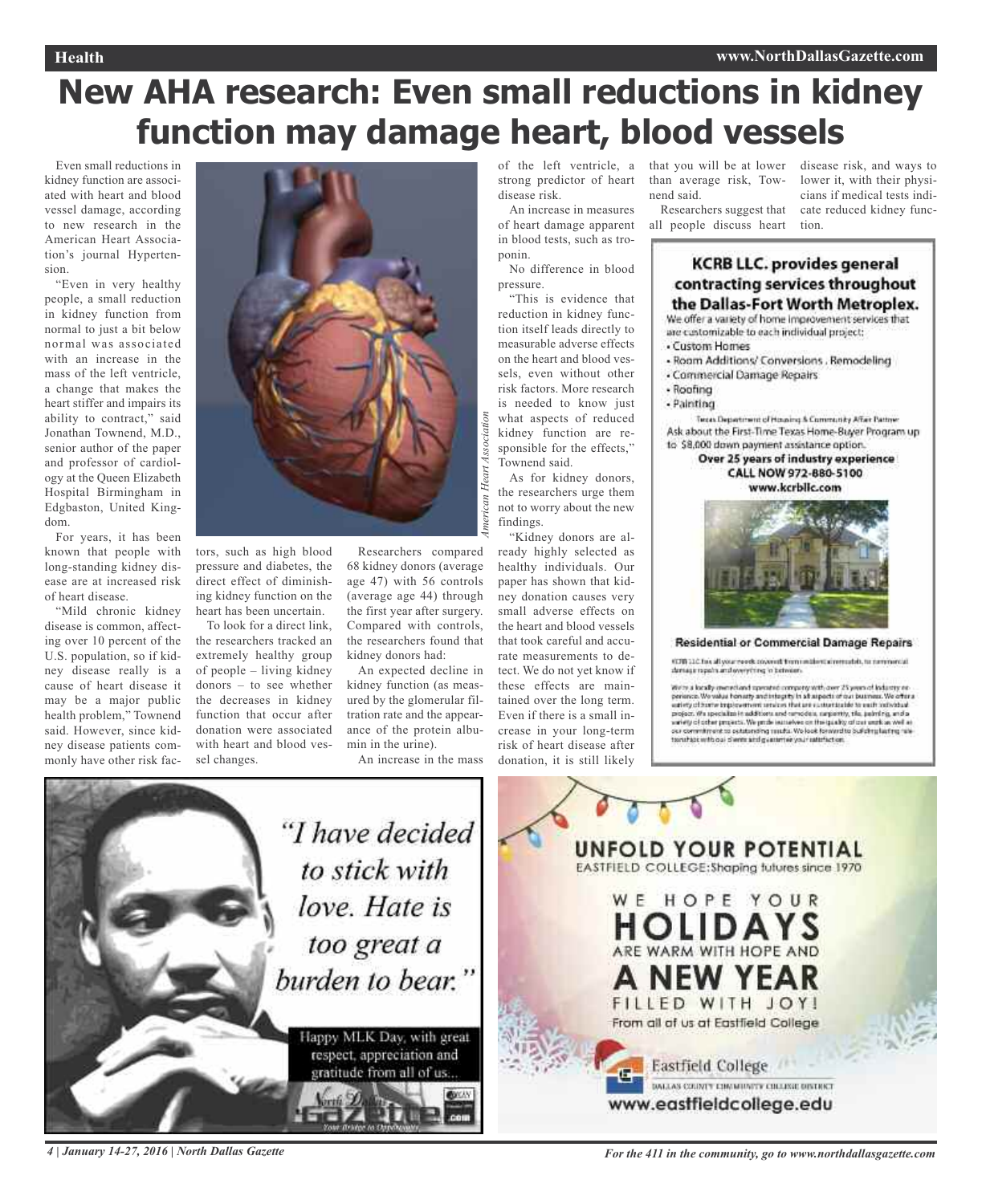#### **Community News**

# **Four days of events to celebrate the life of MLK**

Dallas will join the nation in celebrating the legacy of the Dreamer – Dr. Martin Luther King Jr. Below are just a small list of events planned throughout the metroplex to honor the legacy and vision of Dr. King.

**Friday, Jan. 15, 11 a.m.** MLK Jr. Oratory Competition Majestic Theatre 1925 Elm St. Dallas, TX 75201

**Friday, Jan. 15, 12 p.m.** MLK Celebration Fair MLK Recreation Center 2901 Pennsylvania Avenue, Dallas, Texas 75215

**Friday, Jan. 15, 7 p.m.** Candle Lighting Ceremony MLK Recreation Center 2901 Pennsylvania Avenue, Dallas, Texas 75215

**Friday, Jan. 15, 7 p.m.** 32nd Annual Black Music and the Civil Rights Movement **Concert** Morton H. Meyerson Sym-

phony Center 2301 Flora St.Dallas, TX 75201

**Saturday, Jan. 16, 5:30 p.m.** Awards Banquet & Silent Auction

Hyatt Regency Hotel 300 Reunion Boulevard, Dallas, TX 75207

**Sunday, Jan. 17, 5:30 p.m.** Super Sunday Church Event Various Churches in the Dallas Area

**Monday, Jan. 18, 10 a.m.** Annual March/Parade Starts at MLK at Holmes Street & ends at Fair Park 2922 MLK Blvd, Dallas, Texas 75215

All events are open to the public to celebrate this figure who changed the course of all our lives.



# **Dallas ISD is launching a training program for school officers**

Although confrontations between police and communities have grabbed headlines across the nation, Texas is now leading by example in solving the problem.

Rep. Helen Giddings's HB 2684 provided the guidelines for the Texas Commission on Law Enforcement (TCOLE) to work with advocates to craft a training that equips school officers with the tools to effectively protect



*Rep. Helen Giddings*

Texas students. This week, Dallas ISD is hosting its three day "Train the trainer" sessions to give districts across the state the tools to prepare their officers for the specialized training.

"We are so excited to see these trainings coming to Texas schools," Rep. Giddings said. "I applaud our officers for their eagerness to receive additional specialized training."

The drafted curriculum, which is still subject to tweaks from its public comment period, focuses on understanding adolescent development and psychology, mental health crisis intervention, and de-escalation techniques.

Dallas ISD Assistant Police Chief Bill Avera, a member of the committee who created this curriculum, expressed optimism about the trainings and their results going forward. "The training mandated by HB 2684 will offer much needed expertise to law enforcement officers serving in Texas schools. I applaud

Rep. Giddings and her colleagues for addressing this issue."

Chief Avera explained how these trainings will offer a direct impact to Texas schools.

"It can be hard to fathom the issues some of our students face before they reach our front door. As a result of this training, our officers will be able to better de-escalate behaviors that occur as a result of the environment that our students re-

side." Rep. Giddings emphasized that the training's impact will extend beyond the

classroom. "Today, we are beginning the critical work of building trust between our officers and the communities they serve.'

Representative Helen Giddings proudly serves the cities of House District 109: Dallas, DeSoto, Cedar Hill, Glenn Heights, Hutchins, Lancaster, Wilmer, as well as part of Duncanville.

### **Hawaiian Falls seeks nominations for New Year Blessings program**

Hawaiian Falls wants to hear about a family or individual who needs a special blessing in this new year. Nominate humble heroes who always put others'needs before their own. Maybe it's teacher, or someone who has had a rough time lately and just needs their spirits lifted.

That might take the form of added value for ourseason pass holders by giving them money-saving coupons and Buddy Passes. Sometimes that means offering a free day at the park to families that can't afford even a single visit to the park. If you know

of a family that needs a special blessing, please take a few minutes to nominate them"

Hawaiian Falls will choose a family from each of its seven parks to receive a complimentary Family Extravaganza to be used during the 2016 summer season.

The Family Extravaganza prize includes a private Cabana for a day, Hawaiian Falls beach towels, admission tickets for the immediate family, Combo Meals and All Day Drinks.

To enter a nomination, visit http://tinyurl.com/hfbless16

**DALLAS,** continued from Page <sup>1</sup>

Gibbs, DJ Holiday of Atlanta with special performances by African diaspora stilt walkers The Brooklyn Jumbies, Chicago's South Shore Drill Team and the Southern Methodist University Mustang Band. There will be over 150 parade entries featuring marching bands, floats, schools, community organizations, churches, elected

officials, cars and much more.

Following the march/parade a Celebration will be held at Fair Park featuring live entertainment, health and wellness resources, children's activities, college and career fair, job placement, fashion and hair show, actor's workshop with Tasha Smith and Lamman Rucker, car show,

received by midnight Sunday, Jan. 31 to qualify. Sorry, only new nominations will be accepted. Nominated families from previous years are not eligible to win. Winners will be notified by phone or email no later than Feb. 5 and names will be posted in an email broadcast and at hfalls.com.

All nominations must be

Celebrating more than a dozen years of bringing families closer together, Hawaiian Falls operates water parks in Garland, The Colony, Mansfield, Roanoke and **Waco.** 

food, vendors and more. Admission is free.

Proceeds from this year's march/parade will benefit the Martin Luther King Jr. Community Center and the City of Dallas William Blair Jr. Park.

For more information on the march/parade and celebration, log on to www.DallasMLK.com or call 214.938.4211 to participate in the march/parade, celebration or volunteer.



### **MORTGAGE SOLUTIONS FROM** YOUR NEIGHBORHOOD BANK

- Refinance - Purchase - New Construction - Jumbo - First-Time Buyer HomeStart Program - Mortgage Assistance Program -**Dallas MAP Official Partner** 

DONALD ASHLEY NML5# 590443 d: 972.716.7379 | donald.ashley@ndbt.com

> ACCESS OUR SECURE APPLICATION: https://www.ndbt.com/mortgage.php

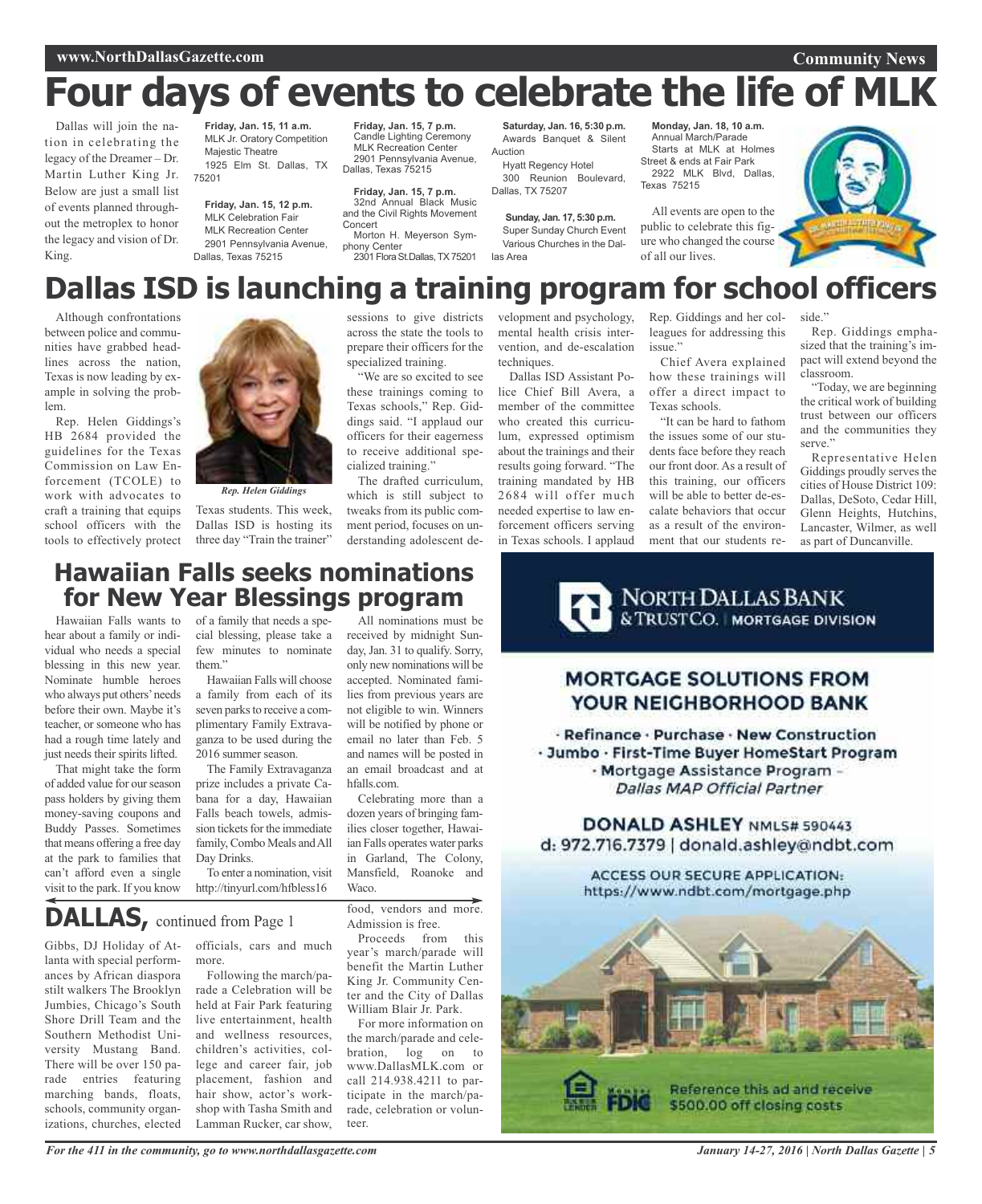# **Brookhaven STEM students eye drones for power line repairs**

Everybody talks about the hazards of winter, but STEM students in science, technology, engineering and mathematics programs at Brookhaven College think they've found a way to deal with at one of those weather-related hazards. Drones, they said, could provide a closer look at the ice and snow that leads to downed power lines.

A group of those Brookhaven STEM students spent part of their fall semester working on a feasible alternative to human assessment of damage to power lines. The unmanned aircraft, they said, are quicker, more intelligent and able to offer a technical approach to smart metering. These future scientists and engineers pitched their idea to Sharyland Utilities L.P., a Texas-based utility affiliated with Hunt Consolidated Inc.

The biggest damage to power lines in winter is ice that can weigh down trees and topple power lines – an added expense to operating a utility like Sharyland, a Dallas-based company that serves 50,000 customers in 29 Texas counties.

The drone solution warrants a serious look, said Daniel Price, Sharyland's vice president.

"The topics used in the student presentations such as the drone project are ideas that allow Sharyland



*Brookhaven students are dressed to pitch their proposals to Sharyland.*

to look at new technologies that can help find outages and get the lights back on more quickly," Price said.

Mathematics and engineering students Oreoluwa Adedapo, Delia Pena, Malick Olayitan, Benjamin Hetrick, Estrella Rodriguez Perez, Israel Makambu and Christian Mpol and student leader Thomas Lee hope to make a lasting impact on the powerline operator.

Their research showed that drones could provide critical, up-close inspections of damaged lines, said Michael Bailey, a mathematics scholar at Brookhaven who serves as the students' advisor.

Olayitan, a sophomore who is studying biomedical engineering, said the group contacted two companies about operating a drone. He

added, "They charge \$120 per hour to fly the drones. So we also looked at how much it would cost just to buy a drone."

And drones, the students said, would require regulation by the Federal Aviation Administration. "We learned there are regulations and licensing requirements," said Adedapo. "You can't just go out and buy a drone. There's a lot involved, like contracts and obtaining a pilot's license before you can proceed. We really did a lot of research."

The students found a company equipped with sensors and provided their findings to Sharyland.

In addition to the drone program, the group also suggested that Sharyland look at an enterprise software system program which

would benefit human resources, training and other areas that would collect and process ideas.

This team of DCCCD STEM students is the fourth group to work on an externship with Sharyland, carrying the momentum started by their predecessors. Each group builds on the work of the one that preceded it, Bailey said.

Makambu, a mechanical engineering sophomore, said the experience gave him a sense of focus about his career and where he might end up. "It made me more secure about what I'm majoring in. This is the real world," he stated.

Adedapo made note of the differences in working for a grade in school and working for an employer. "In class, you do things for a grade," said Adedapo, a civil engineering sophomore. "But over there, you only have one chance."

In addition to providing experience, this program is a chance for students to interact with professionals and define their career goals, Bailey said. "This is a work experience and a learning experience.

These are the brightest students at Dallas County Community College District," he added.

Bailey said that the project is also an ideal opportunity for students to get a foot in the (industry) door. "It takes great skills to pres-

ent a solution to a non-engineer," Bailey explained. "Most companies want to see relevant work experience on a student's resume, and these students will have that"

Sharyland was founded by Hunter Hunt, who serves as chairman of the DCCCD Foundation's board of directors; he also is president and co-CEO of Hunt Consolidated Inc.

For more information about the externship at Sharyland for Brookhaven STEM students, contact Bailey by phone at 972- 860-4739 or by email at michaelb@dcccd.edu.







inquiries1909@gmail.com

# **UNT's online MBA ranked 15th in nation by U.S. News and World Report**

DENTON (UNT) U.S. News and World Report has named the University of North Texas College of Business online Master of Business Administration degree one of the nation's best: UNT was ranked No. 15 out of 228 schools listed. The 2016 rankings were published Tuesday (Jan. 12).

"This national recognition highlights our commitment at UNT to proving stu-

dents in our online courses changing business cliwith the same quality learning experiences that students in our face-to-face courses receive," said Marilyn Wiley, dean of the College of Business. "Today's students look toward online MBA programs for the flexible schedules and costs savings. We provide that, as well as faculty, coaches and advisors who work in tandem to ready students for leadership roles in ever-

mates."

For this year's list, UNT was ranked in five categories: student engagement, admissions selectivity, peer reputation, faculty credentials and training, and student services and technology.

The online MBA program at UNT offers concentrations in marketing, strategic management and finance, as well as the new focus in organizational behavior and human resource management, which started this fall. Classes are available in flexible formats to meet the needs of working professionals, and the UNT College of Business is fully accredited by the Association to Advance College Schools of Business-International, the premier accrediting agency for colleges of business throughout the world.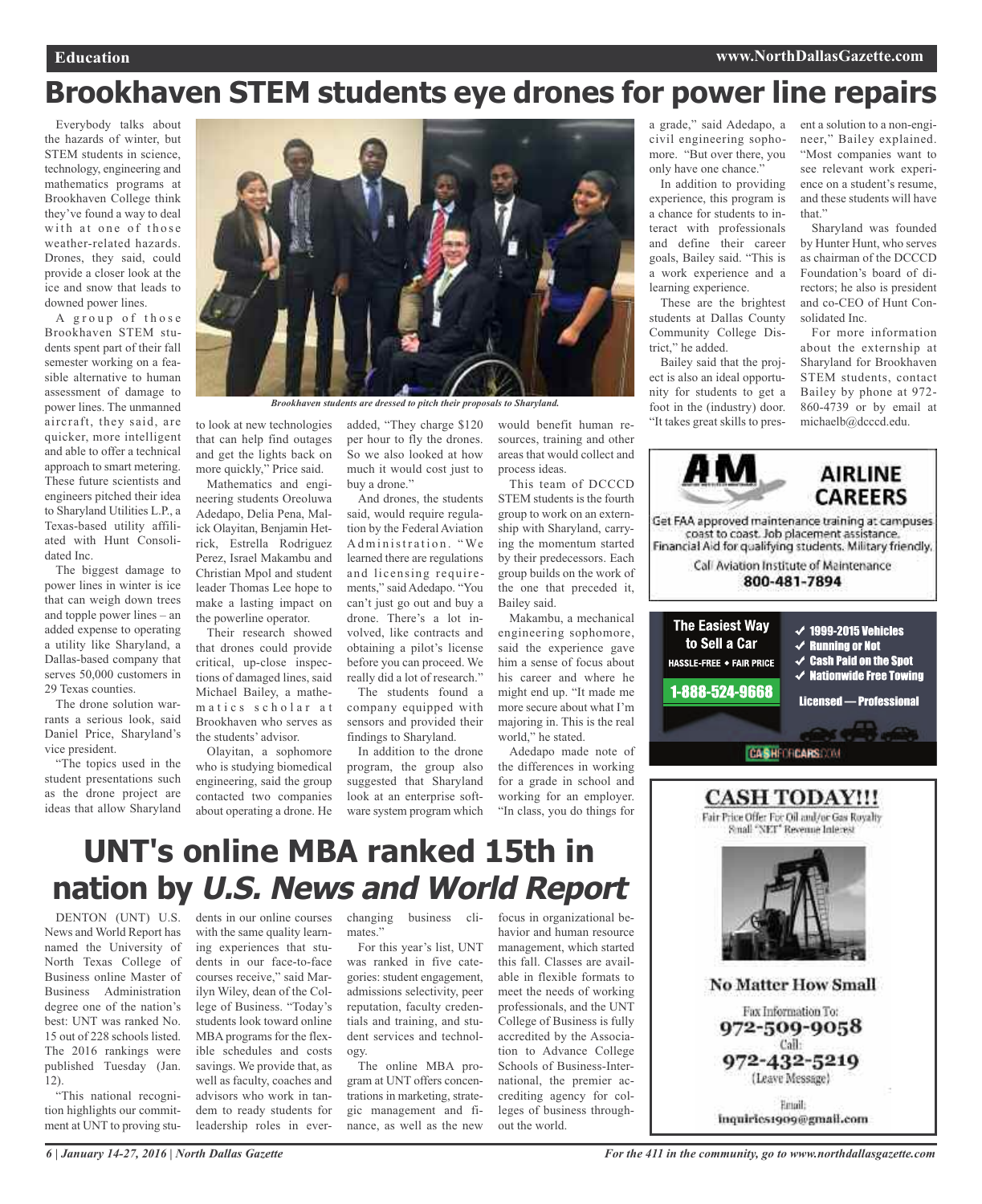#### **www.NorthDallasGazette.com Plano** / **Irving**

## **Celebrate the life of Martin Luther King Jr. in Irving, starting Jan. 16**

Community members and volunteers are invited to join the City of Irving in celebrating the life and achievements of Dr. Martin Luther King Jr. this weekend.

The 2016 celebration includes three events that honor his lasting legacy:

**Martin Luther King Jr. Observance:** The observance focuses on the events leading up to the historic "March on Washington for Jobs and Freedom" and features performances from the



Dallas Black Dance Theatre II, Marquinn Middleton and the Miracle Chorale and the Bear Creek Baptist Church

Choir. 6 p.m., Jan. 17 Irving Arts Center, 3333 N. MacArthur Blvd. **MLK Day of Service**

**Rally and Bike Safety Rodeo:** The second annual Day of Service Rally features remarks by Irving Mayor Pro Tem Dennis Webb and members of the Irving Fire and Police departments.

After the rally, elementary school students are invited to participate in a Bike and Safety Rodeo. 10 a.m. to 1 p.m., Jan. 16, Georgia Farrow Recreation Center, 530 Davis Drive.

The festivities will continue into a second day of celebration and community spirit.

Join volunteers from local nonprofit organizations for a motivational rally at the Georgia Farrow Recreation Center, 530 Davis Drive, for the second MLK Day of Service and Safety Rally held in Irving. At the rally, city officials will motivate attendees to serve their communities.

From 11 a.m. to 1 p.m. students in elementary schools can take part in a Bike Safety Rodeo, where the focus will be on bicycle safety and maintenance.

A limited supply of free bicycles and helmets will be given to rodeo participants courtesy of HOPE Worldwide and the Corporation for National and Community Service (CNCS). CNCS is a federal agency that engages more than five million Americans in service through its core programs – Senior Corps, AmericCorps and the Social Initiative Fund.

### **DCCCD, Goldman Sachs 10KSB alum honored, encourages others**

Harry Clincy had a vision of running a successful business, but that dream took some time to take off, and it required some sacrifices as well. He ignored the warnings from people who told him he had impossible dreams and, in 2009, he launched Dallas-based ACU Construction, an asphalt milling company that offers its services to local, state and federal agencies.

Clincy, a former IT business consultant, first secured a state of Texas "Historically Underutilized Business" certification and a federal "Disadvantaged Business Enterprise" certification. He then attended U.S. Small Business Administration workshops and seminars before he identified an "enormous" opportunity in highway construction. When he didn't qualify for a loan to buy a \$160,000 piece of equipment for his



*Harry Clincy started ACU Construction, despite being told his dream was impossible.*

company, he used funds from his children's college savings to purchase it.

The building process took time, but Clincy's company finally gained traction in 2012 when ACU Construction was contracted to demolish asphalt roads and DART Orange Line expansion at DFW International Airport. Clincy hired 25 subcontractors for the sixmonth project.

parking lots as part of the nesses program after learn-Six years after launching the company, Clincy enrolled in the Goldman Sachs 10,000 Small Busi-

## **Open auditions held for 'Irving's Got Talent' competition**

Calling all talented teens! Can you sing, dance, juggle, or play an instrument? Applications are now being accepted for middle and high school students interested in auditioning for Irving's Got Talent (formerly Friday Nite Live). The Parks and Recreation Department's annual teen talent show will take place on Friday, February 19 at the Irving Arts

Center.

Auditions for the event will be held between 10 a.m. and 3 p.m. on Saturday, January 23 at the Irving Arts Center. All types of talent will be accepted to audition for the show. Past performances have included singers, musicians, bands, dance groups and a magician.

Applications may be sub-

mitted online using the link below, or you may complete an application in person at Lively Pointe Youth Center, 909 N. O'Connor Road. All interested participants must audition for the event. A panel of judges will determine which acts are chosen to participate in the event. Not all applicants will be selected to perform at Irving's Got Talent.

ing about its value to entrepreneurs. He received the Government Contractor of the Year award in fall 2015 from the Center for Government Contracting and the Dallas Metropolitan Small Business Development Center.

The program, which is now accepting applications for the summer, taught Clincy that leading with vision and values is very important in order to "build a healthy, long-lasting business."

For Clincy, one of the biggest takeaways from the program is that "it transforms you as a leader and the way you run your business. It helps you realize opportunities that you

couldn't even fathom before." He added, "I have learned how to effectively identify and evaluate opportunities for business growth as well as risk."

Clincy developed relationships with other cohort members, shared information with them, and some-

See 10KSB, Page 11

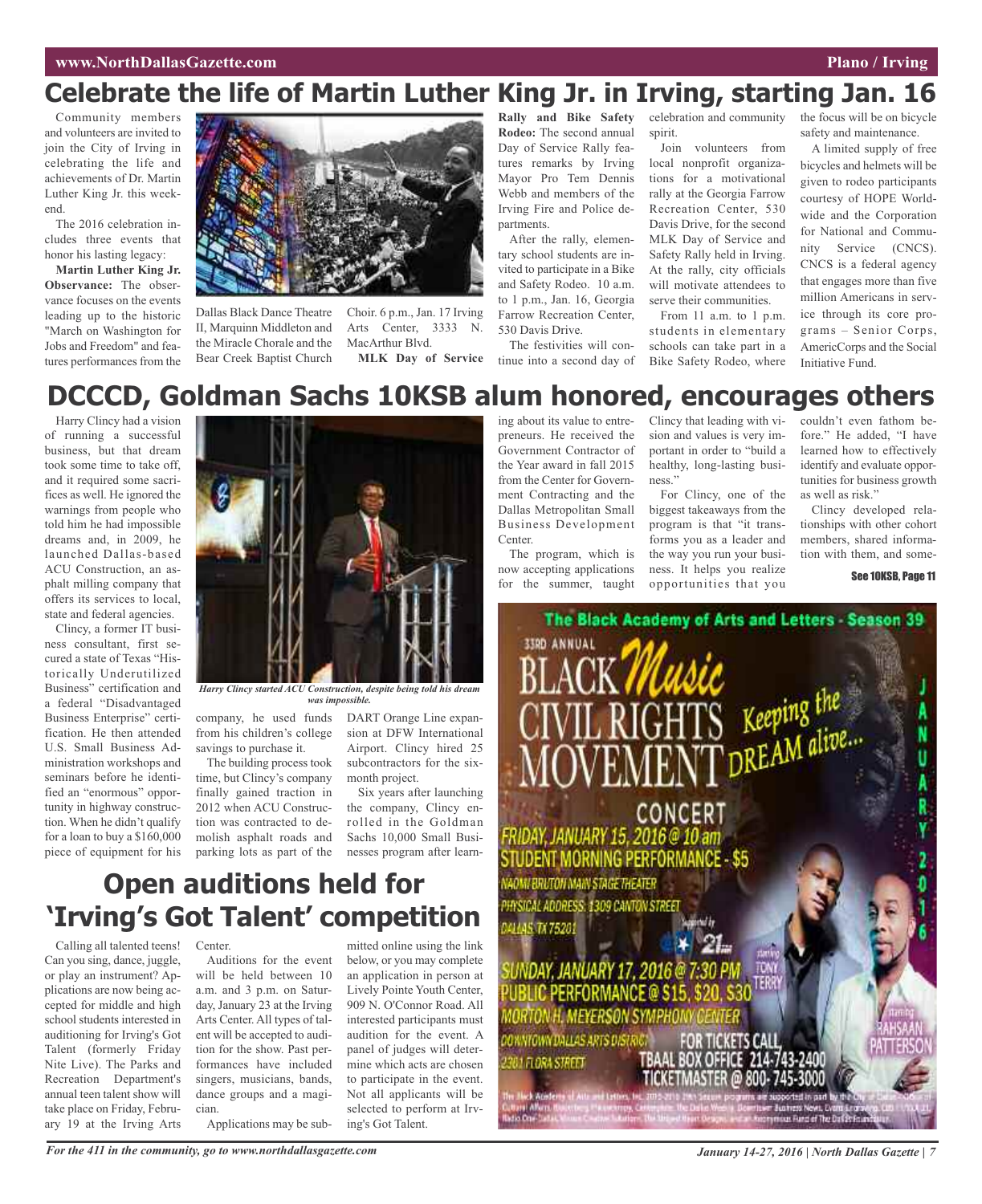#### **City Briefs**

#### **DOWNTOWN DALLAS Speaker Ryan visiting Dallas for MLK Forum**

The United States Speaker of the House of Representatives, Paul Ryan, has scheduled a meeting to come to Dallas to meet with Community Activist/Youth Advocate Omar Jahwar, Pastor of Kingdom Worship and Restoration Church and Antong Lucky an Expert in Urban Demographics and Trends/Youth Advocate.

Also, the CEO of We Make Real Music/Mentors. Together they are hosting a Martin Luther King Jr. Holiday Forum Discussion

about the Urban Specialists movement, achieving economic equality and civil technology.

This event will take place on Monday, Jan. 18 on the nationally recognized Federal Martin Luther King Jr. holiday at Kingdom Worship and Restoration Church located inside the auditorium of the J. Erik Jonsson Central Library in Downtown Dallas starting at 12:30 p.m.

This private event will consist of key community and neighborhood leaders and members of the media. Interested attendees need to RSVP on the

Google sign up form link

(http://goo.gl/forms/f8HTguVHk9) or email dallasurbanspecialist@gmail.com.

#### **McKINNEY Coffee with the Mayor**

The City of McKinney and Mayor Brian Loughmiller invite residents for casual conversation over a cup of coffee on Tuesday, Jan. 26. Coffee with the Mayor will be held in the Emergency Operations Center of the McKinney Public Safety Building, 2200 Taylor-Burk Dr., from 7:30–9 a.m. All community members are encouraged to attend, ask questions and learn more about the city.

### **Celebrating MLK at Dallas City Hall...**



*The city's Martin Luther King, Jr. press conference and party held on Jan. 12 brought together active members of the community from far and wide with the singular purpose of honoring America's foremost civil rights activist (see story on Page 1).The event also served as a time to meet and greet with old friends and new. Above, Vee Jackson Haywood, Pamela Davis, Natashia Cooper, Pamela Jones, Pamela Davis and LaRhonda Bacon mingle after the presentation. Pictured at right is Pamela Jones, director of the MLK Center. (NDG photos by Frank Lott)*



# **Duncanville couple celebrates 71st wedding anniversary**

Ny Nina Garcia NDG Staff

Wanda Miller was the breath-taking, new girl in the town of Flat, Texas. There, she attended the same high school as Lloyd Thomas, a handsome, allAmerican athlete, who was a star on the football team.

A group of girls at the school had a crush on Lloyd as did Wanda. The girls would tease Wanda, saying thatshe didn't have a chance with the football star.

Wanda quickly approached the girls and bet them a bottle of Coca-Cola she could in fact get a date with Lloyd.

On a fair day in 1941, Wanda won that bottle of Coca-Cola and shared it with her new beau, Lloyd.

After courting for some time, Lloyd joined the service and was to be stationed overseas to Paris. Wanda wanted to make sure she had a ring on her finger before Lloyd was to depart out to serve the country. They were married on Jan. 8, 1945.

After serving in the military, rather than stay and work on the farm with his family, Lloyd ventured out and attended school and pursued education as a profession. He was a coach, a high school principal, and even worked for the Dallas





County Community College District (DCCCD) for many years.

During the time he worked for DCCCD, Lloyd then decided to move the family to Duncanville in 1973, where they still currently reside in the same house.

In the beginning Wanda was content on being a mother and wife. She later worked and retired from a

veterinarian's office. She was also very active with the First Baptist Church of Duncanville and was on the WMU board of Texas for many years.

The Thomas' have a lovely family of four children, five grandchildren, and five great-grandchildren.

When asked how they managed to have such an enduring marriage, they both

replied, "When we both said I do, We DID!" The couple remained committed to always honoring their sacred vows.

They are a testament to a wonderful marriage.

Lloyd suffered a stroke in 2012, but is doing quite well now days. Wanda also is in good health. As they continue to live their lives together, their everlasting love is still quite evident.

Now, Mrs. Thomas is 90 years young and Mr. Thomas just recently celebrated his 92nd birthday on Jan. 12.

And to think, it all started with a bet for a bottle of Coca-Cola.



destination for DFW events, with more than 45,000. monthly online readership. 10,000 weekly newspaper circulation, and 10,000 weekly newsletter readership! Partner with North Dallas Gazette, and let us get the word out about your upcoming event!

> **Contact: V/P of Entertainment** Ms. Jessica Brewer to find out how economical it is to get optimum exposure.





*8 | January 14-27, 2016 | North Dallas Gazette*

*For the 411 in the community, go to www.northdallasgazette.com*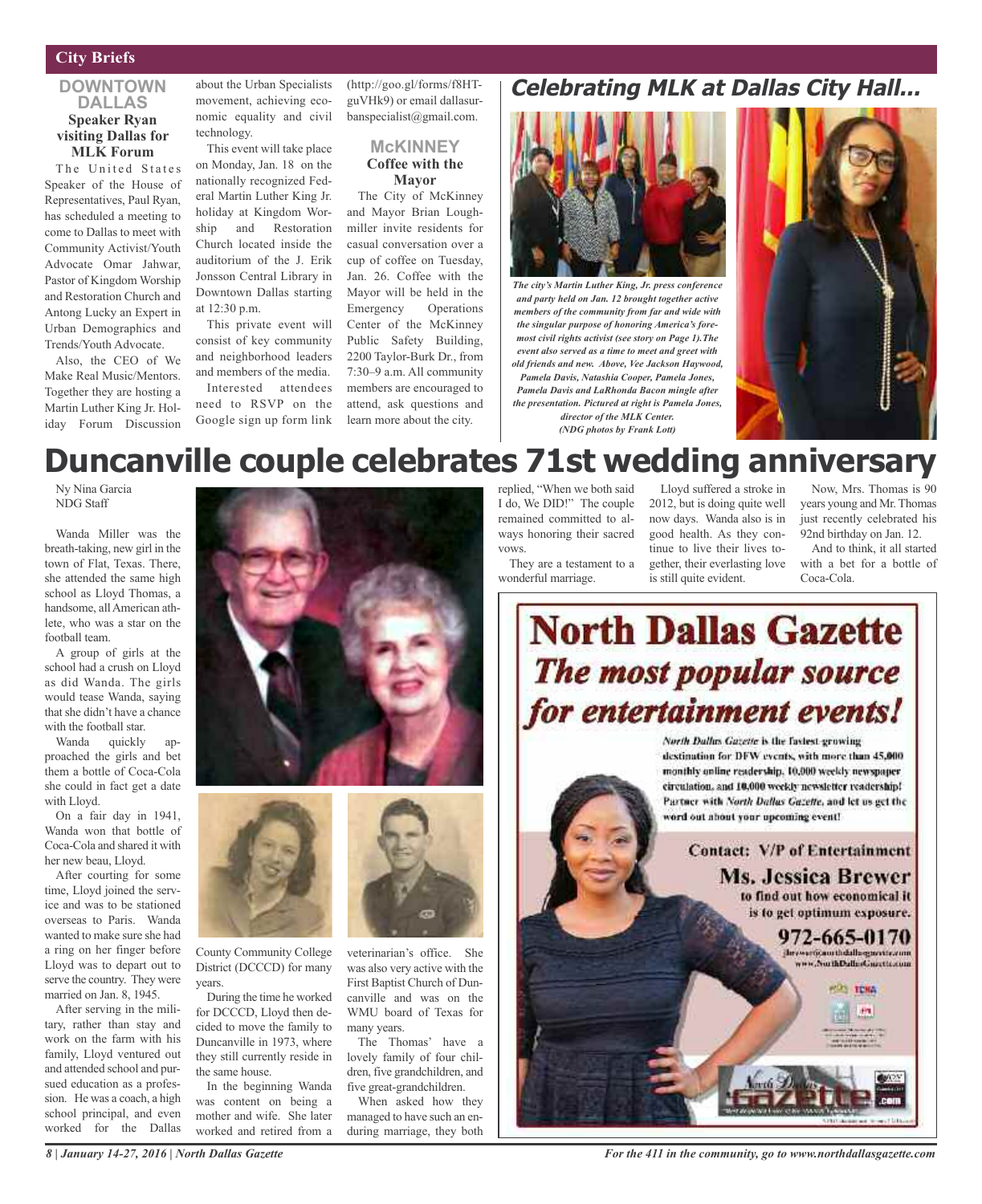# **AfroPop kicks off on MLK hosted by Empire's Jussie Smollett**

NEW YORK — Season eight of AfroPoP: The Ultimate Cultural Exchange opens with an unflinching portrait of life as an immigrant, as concerns about illegal immigration and refugees reach fever pitch in America and across the world.

The documentary series leads off Monday,January 18, at 7 p.m. on WORLD Channel with director Ditte Haarløv Johnsen's Days of Hope. The season premiere follows three African immigrants who brave it all for a better life in Europe. Jussie Smollett, star of the hit FOX TV show Empire, serves as eighth season host for the series, which is produced by National Black

Programming Consortium (NBPC) and co-presented by American Public Television (APT),

AfroPoP takes on important issues facing the global black community, and here it is especially on point. Episode one of the series, Days of Hope, puts a face or three—on the immigration issue, showing the lengths to which brave souls will go to better their lives and their families' dire circumstances. But the dangerous journey these individuals take is nothing in comparison with the horrors they face in their adopted countries.

"The scale and sheer numbers of immigrants from Mexico and Central



*Jussie Smollett will anchor the eighth season of this enlightening documentary series.*

America as well as the Syrian refugee crisis overshadow any conversation about immigration from other communities of color, where the human rights concerns are just as critical. said NBPC Director of Programs and Acquisitions and AfroPoP Executive Pro-

ducer Kay Shaw. "The opportunity to broadcast a beautifully told story about the plight of West Africans facing the same risks and challenges is a reminder that the issue is global, multi-faceted and multiracial."

New episodes of the five-

part series premiere weekly through February 15. The show continues with:

Directors Jérôme Guiot and Thierry Teston's Pan! Our Music Odyssey (January 25), a joyful celebration of the melodious steel drum. The film explores the magical instrument from its development in Trinidad to its celebration around the world, as bands from across the globe gather to compete in the ultimate steel band competition: Panorama.

Pablo García Pérez de Lara and Marc Serena's Tchindas (February 1), which transports viewers to São Vicente in Cape Verde. There we meet Tchinda, a transgender woman who is so cherished that her name

has become synonymous with LBGT people in the area. The documentary follows the celebrated character, out and proud since 1998, as she and her cohorts prepare for the beloved annual carnival.

N'Jeri Eaton and Mario Furloni's First Friday (February 8), which heads to Oakland, California—a city with a reputation as one of the most dangerous in America—as it works to rebrand itself through its succ e s s ful First Fridays monthly street festival. The murder of a young Black man sends the city reeling, threatening the very survival of this community celebration and, perhaps, the

See AFROPOP, Page 12



*Do you have an upcoming event? Contact NDG Entertainment at jbrewer@northdallasgazette.com*

*January 14-27, 2016 | North Dallas Gazette | 9*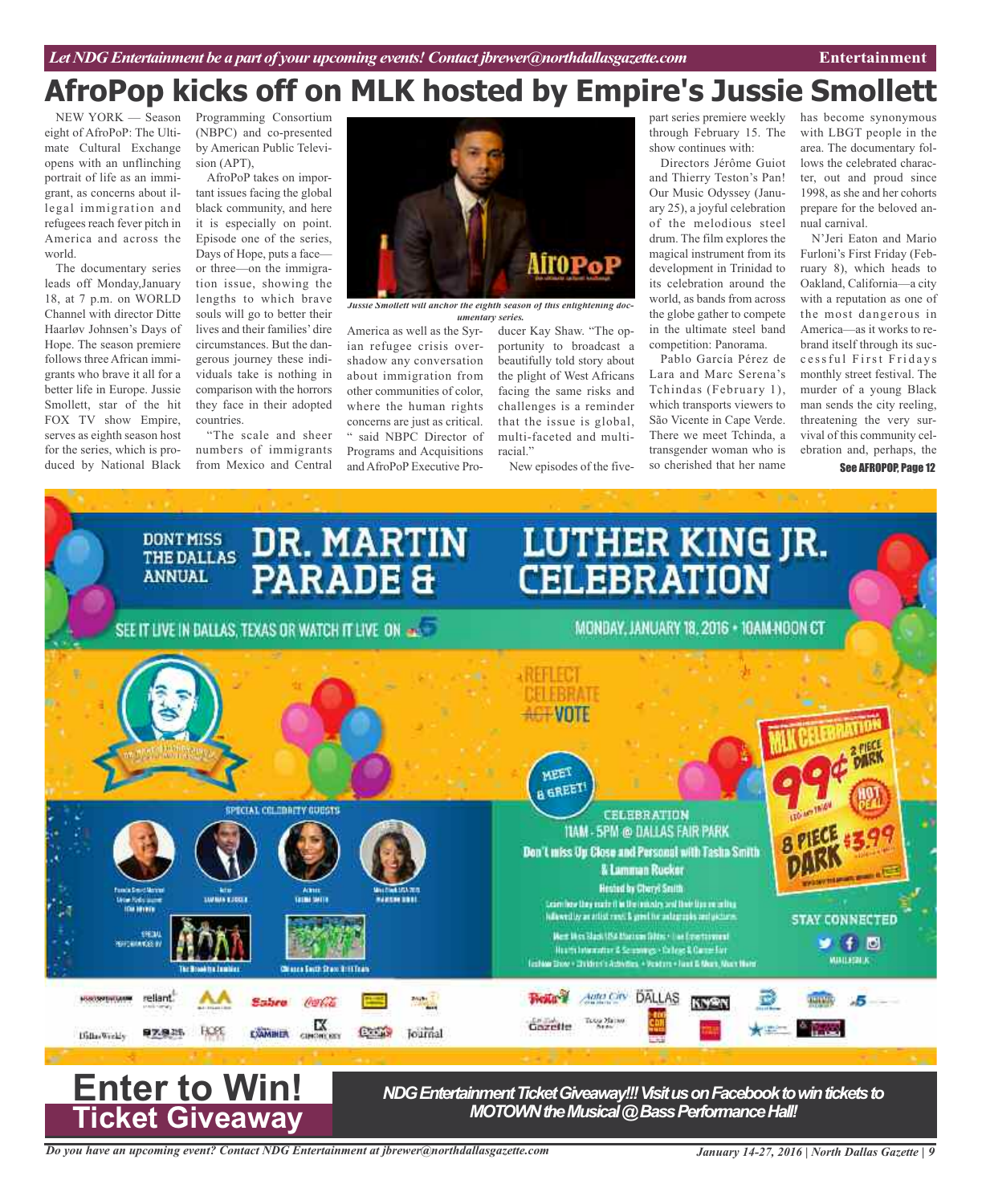# **Kenyan Artist Almaz to keep indigenous music alive**

By Oral Ofori Special to the NNPA News Wire

Mary Hamboga Matufi, a Kenyan musician and songwriter known in showbiz as Almaz says dropping out of school for lack of funds to continue her education and her society's preference to push enterprising males than females up the academic ladder was still not enough to quell her desires to pursue her passion for music.

"I was forced to drop out of school but I didn't let that stop me from staying positive in life. I feel through my music I have been able to make the best of the situation in the past decade during which I have been singing in different bands, one of which is The Pressmen Band, makers of the famous Kenyan hit "Msenangu."

At a point in time Almaz was once a victim of societal pressure as she grappled with getting married as opposed to pursuing education. She made the bold choice of resisting marriage and instead took on seasonal jobs until she later decided to get into music. This background makes her feel

We Want to Hear from You!

and associated public art projects.

**MEETING GATE** 

8:30 p.m.<br>January 28, 2010

1:32 р.н.<br>January 28, 2818 1:33 p.m.<br>February 4, 2010

9:30 p.m.<br>Fabruary 11, 2010

suppliers.<br>February 18, 2016

 $0.35 \text{ m}$ February #, 2018

PROPOSED STE

Lane registance North

**Kitt Springe Park** 

Sattuers District Ports

**Tarita Para** 

**FOLD PION** 

Crawfund Midk



*Almaz is a singer, performer and composer who is learning to play the piano to help herself arrange her songs in the future. (Mary Hamboga Matufi/Courtesy Photo)*

WEETING LOCATION

acreation Center/ST315

LEAR HISTORIAN NORTH MODOLETON CONSENTANT WITH ROOK

Edgewood-Bricher Recreation Center(STIE Florier Rd. Center)

Samuel Grand Recreators Centering (0) E. Grand Ave (Dalvis

Kidd Springs Recreation German? H.W. Carlly/Define

Fred Roomation Contentable Belting Rd (Datas

"no challenge is too difficult as it has become the foundation on which my music career is built".

The Kenyan musician who sings in French, a little bit of English, and Swahili, the common Bantu language spoken in most of the Great Lakes region of Africa, potentially exposes her work to countries like Mozambique, Rwanda, Burundi, Uganda and the Democratic Republic of

**PUBLIC MEETING** 

Dallas Park and Recreation values your input! Share your ideas for the design of

Dallas' proposed regional, community and neighborhood family aquatic centers

Congo among others. Almaz is a singer, performer and composer who is learning to play the piano to help herself arrange her songs in the future.

Almaz says she is now keen on developing her skills "by focusing on using my music to help preserve diminishing aspects of the cultural heritage of the people of the Pokomo Community where I am from; a distinct tribe with our very

> **City of Dokes Aquilities Bistar Plun min**

<sup>22</sup> matthas

. In available of<br>murations are way

own way of life in Kenya. This vision of mine seeks to add value to my style of music-making."

"Every time I perform, I ensure that at least I manage to engage my audience. Their response is very important my career. Without their feedback it becomes difficult to gauge the impact of the songs I compose. I get inspired whenever my audience get onto the dance-floor and enjoy themselves while listening to me or watching me perform on stage."

In her response to how the music scene in Kenya is changing, Almaz describes the evolution as having been rapid in the past decade with a positive increase in play of local music on the airwaves and more live band performances

leading to increased competition and a higher exception from musicians and performers.

The unfortunate aspect though is the loss of ground for the traditional music industry, with more modern and foreign music influences making gains. This trend however "strengthens my resolve to pursue, create and record cultural-driven music as a way of keeping the culture and history alive with the hope that the younger generation might take a queue from this effort" Almaz hoped.

Her debut single; Nakuota Wewe, was well received in Kenyan music circles. She says having a musical identity is paramount to success and credits her achievements to her determination to be suc-

cessful and her love for numbers. "Maybe I would have become an accountant if I wasn't into music as I still like making calculations and working with figures – this has been very helpful in enabling me and my band plan work-based projections.

This year (2015) has the musician re-working on her debut album, which was stalled after she got disappointed by the output of the first producer she worked with. That not withstanding, Almaz is bent on releasing her almost complete 12-track album with a new producer in 2016 just in time for promotional performances. Check out the video of her debut single that featured fellow Kenyan musician Jilly Baby.



## **Enter to Win! Ticket Giveaway**

*NDG Entertainment Ticket Giveaway!!! Visit us on Facebook to win tickets to the Casino Party Bus & comedy show Damon Williams!*

*10 | January 14-27, 2016 | North Dallas Gazette*

*Do you have an upcoming event? Contact NDG Entertainment at jbrewer@northdallasgazette.com*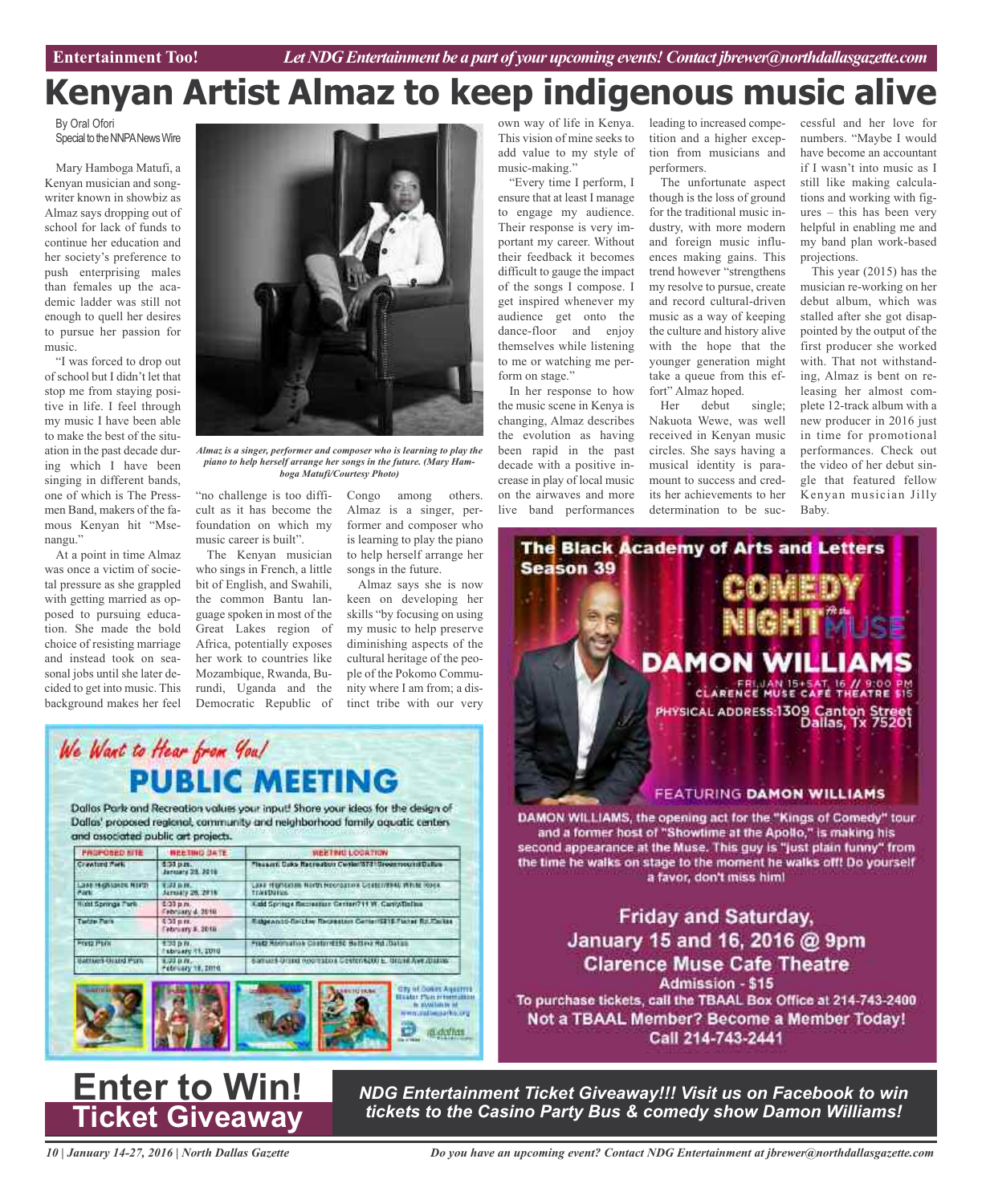# **Three reasons to go independent with your career in 2016**

It's nearly bedtime, but you find yourself sitting at your laptop finishing a report the boss expects in the morning.

Your daughter's soccer game starts in five minutes, but you're a 30-minute commute away.

More and more, the modern work world infringes on home life as professionals try to balance their career needs against personal time, and end up feeling dissatisfied, frustrated and exhausted.

"In our modern culture, we are time poor, with too much focus on work and not nearly enough time for life," says Aaron Zwas, an independent consultant and author of "Transition to Independence" (www.t2iplan.com).

That's all the more reason to take the reigns of your career, becoming your own boss and adding flexibility to your work-life balance, he says. It all adds up to a new level of freedom to pursue the things that matter to you most.

ence. He once worked as a technical writer for a computer-software company, but a series of events led him to make the break from his corporate job and venture out as an independent consultant. That allowed him to set his own schedule and work from home, all the while increasing his income by an average of 25 percent a year.

Plenty of people can benefit from working independently, though for reasons as varied as their circumstances, he says. They include the 20-something college graduate; the mother or father with young children who wants more flexibility; a stay-at-home mom returning to the workforce; or a middle manager recently laid off in the company's latest down-sizing move, just to name a few.

Zwas offers three reasons why going independent could be a good career move in 2016:

Career stability isn't what

10KSB, continued from Page 7

times even refers friends and clients to other alumni of the program. His next dream is to take his business from subcontractor to general contractor and to hire more full- and part-time staff to manage the company's growth.

Clincy said receiving the award serves as motivation and encouragement "to continue to utilize the Goldman Sachs 10,000 Small Businesses growth plan to guide his business' expansion and support the DFW community."

A CU Construction started with only three people, including Clincy, but it has grown into a company with six full-time employees and 10 to 15 subcontractors. The number of subcontracted employees fluctuates, and Clincy said he will have to hire more of them because he has 17 projects in the pipeline. He also will use his growth

plan to apply for loans and credit lines to acquire new equipment.

Alumni in the 10,000 Small Businesses program also volunteer their time in the community. For example, in the tornado-ravaged Garland/Rowlett area, 10KSB alumna Elizabeth Blandford (cohort 4), owner of Lizzie Bee's Flower Shoppe, volunteered to provide flowers for the funerals of those who had died in the storms.

Applicants to the 10,000 Small Businesses program must be owners or co-owners of a business that has operated for at least two years; have at least \$150,000 in revenue; and they must employ a minimum of four people.

Participants in the program learn financing, marketing, negotiating and leadership skills. In addition, some business owners can gain access to loans and

Zwas knows from experi-it once was. Macro-economic trends are changing how we work and those changes are coming quickly, Zwas says. Those trends include both bluecollar and white-collar jobs moving overseas; higher value being placed on ideas, giving those who can articulate their expertise in a consulting capacity an advantage; and employers trying to minimize their costs by shifting from fulltime employees to a mix of independents. "They want to hire you only when they need you, just like you are a utility like water or electricity," Zwas says.

Commuting can become a thing of the past. The average American spends about 50 minutes a day commuting to and from work, according to the U.S. Census Bureau's American Community Survey. Beyond the usual stress of being in traffic, that's time lost from the day that could be devoted to family, leisure activities or whatever you

capital that may not be available to them through traditional channels. This free program is a partnership between Goldman Sachs and the DCCCD.

All classes take place at the Bill J. Priest Institute for Economic Development, an El Centro College campus. Participants attend an orientation followed by 11 classes. They also attend networking events and develop a growth plan for their companies. The deadline to apply for the next cohort is Feb. 9, and the program starts May 13. To apply, please visit the 10,000 Small Businesses page in the district's website.

For more information about the 10,000 Small Businesses program, please contact Sheryl Hardin by phone at 214- 457-8597 or by email at sheryl.hardin@dcccd.edu . To contact Harry Clincy of ACU Construction, please call him at 214choose, Zwas says. "That's nearly an hour a day spent commuting," he says. "What could you do with that extra hour if you had it back? Over the course of a year, that commute time becomes significant."

The timing has never been better. At no time in history has the barrier to entry for a new business been lower, Zwas says. For example, he doesn't need a physical store, inventory or employees. He says his annual costs of running a consultancy from his home range from \$2,000 to \$5,000 annually, and the only time it reaches the high end of that range is when he buys a new laptop every three years or creates a new website every five.

Technology also makes it easier for an individual to accomplish what once required a small team, he says. And if there's something you can't do, there are plenty of specialists – such as web designers, socialmedia experts, researchers

282-8987 or email him at hclincy@acuconstruction.com.

and others – available at reasonable per-hour rates.

There's money to be made by going the independent route – sometimes very good money in the sixfigure range – but that's not the primary reason to make the transition, he says.

"This is not about making \$1 million," Zwas says. "This is about improving

your quality of life. It's about pursuing your passions, whatever they might be, while still being able to pay the rent."

*Aaron Zwas, the author of "Transition to Independence" (www.t2iplan.com), is a consulting journeyman with 15 years of independent experience as a strategic technology advisor.*

**TISEO PAVING COMPANY** 

419 E. Hwy. 80, Mesquite, TX 75150 Tel: (972) 289-0723 Fax (972) 216-5637 www.tiseopaving.com



-registered & inspected

-reliable transportation



### **2001 Honda for sale \$2500.00 (cash or terms)**

Will finance for stable person with consistent work history. Call 972-432-5219 (if no answer leave message-will get back to you).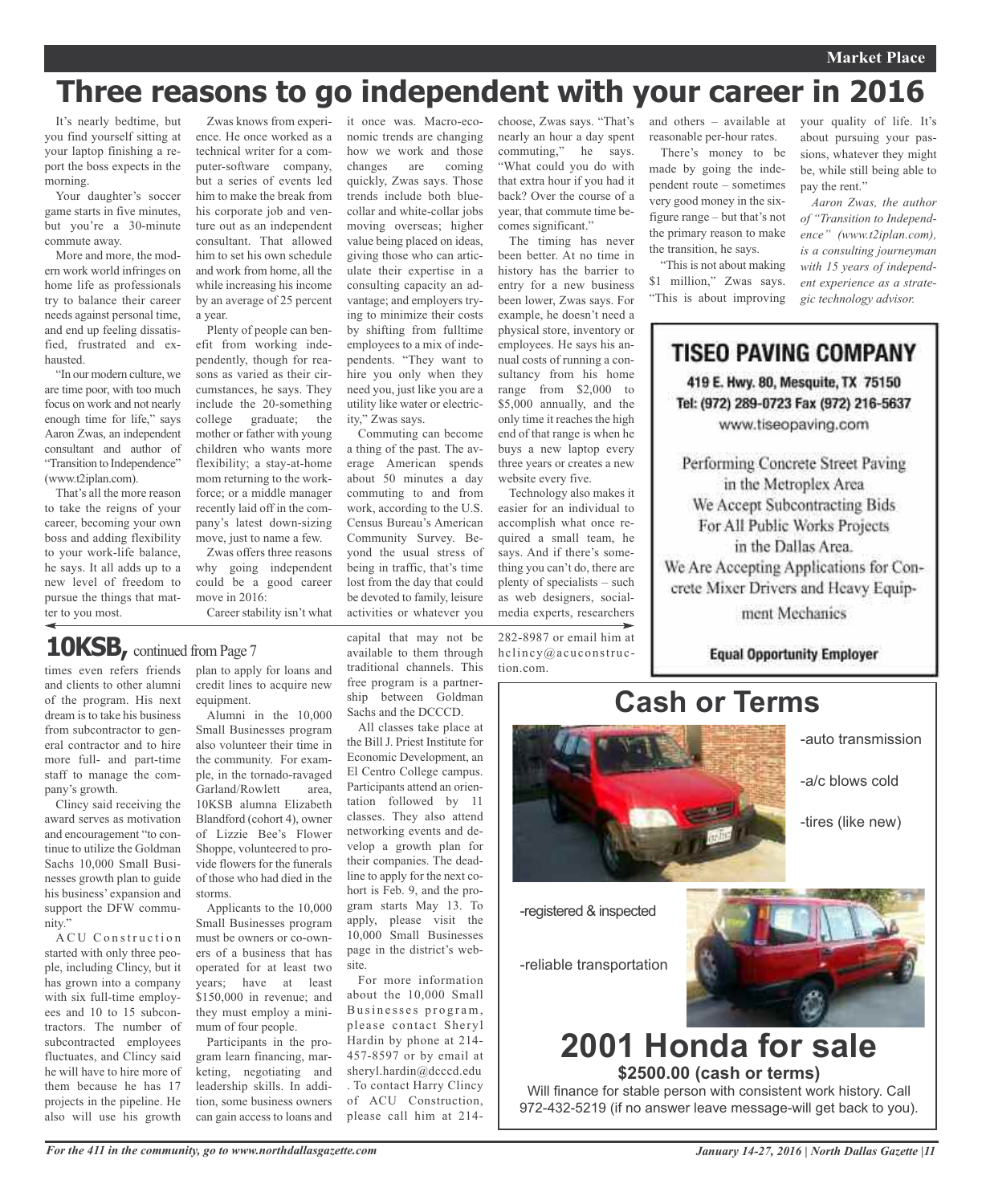### Face Off Against Kids Can-**Giving back online for MLK Day**

YouGiveGoods, the ecommerce giving website, celebrates Martin Luther King Day of Service as one of its "Giving Days." On January 18th, as a Giving Day and to honor King's legacy of service, YouGive-Goods plans to strengthen the traction of all drives and unite those raising for the site's causes by making a special contribution of 10% to its charity partners for all donations valued at \$50 or more.

YouGiveGoods.com is currently hosting several drives, benefitting a variety



of causes, and calling for various donations, ranging from pet supplies, toys, fresh food, school supplies, coats and more. Some of the Texas-based drives that are currently being hosted on YouGiveGoods.com include: the Make an Impact:

### **AFROPOP,** continued from Page <sup>9</sup>

town's very renaissance.

A shorts program (February 15) celebrating youth and the hope they both possess and inspire—with films from the west and east coasts of Africa. Nosarieme Garrick's My Africa Is, set in the bustling, modern city of Nairobi, introduces viewers to dynamic youth envisioning a new Kenya—designers, inventors and musicians changing the face of their communities through

innovation and entrepreneurship. Terence Nance and Blitz the Ambassador's Native Sun helps viewers see Ghana through the eyes and dreams of an eightyear-old in search of his father.

AfroPoP: The Ultimate Cultural Exchange is produced by Angela Tucker and directed by Duana Butler. The series is produced with the generous support of the Corporation for Public Broadcasting and National Endowment for the Arts.

For more information and to donate, visit www.you-

many more.

givegoods.com

cer Toy Drive, hosted by the San Antonio Rampage and benefitting The Children's Hospital of San Antonio Foundation; Souper Bowl of Caring Collection, hosted by Jack and Jill - The Woodlands Chapter and benefitting the Montgomery County Food Bank;Souper Bowl of Caring hosted by Booker T. Washington High School and benefitting the Houston Food Bank; and

For details on AfroPoP, visit www.blackpublicmedia.org. APT distributes the series to the full public television system in February 2016. Viewers may find out when and where to watch, including additional air dates for each of the episodes, by checking local listings or online at www.APTonline.org.



#### **Same Day Move-In • GREAT Location!! (Dallas)**

STOP PAYING SO MANY FEES! Our rent is FULL SERVICE. We pay for utilities – electricity, heating, air conditioning, and janitorial services … it's all included! No "Plus-E"– No "CAM."NO PERSONAL OR BUSINESS FINANCIAL HISTORY REQUIRED! GREAT DEALS ON ONE-ROOM SUITES! --- STOP PAYING TOO MUCH RENT! (Just North of Downtown Dallas)

• Surveillance Camera • No Application or Application Fees • Five-Page lease - Short & Simple • Extremely Competitive Rates • Same-Day Move-In • Flexible Lease Terms • On-site Management, Maintenance, Leasing and Space Planning • Ample, Convenient Parking • No Credit Check • Beautiful Glass & architecturally unique Building! **Rent Starting at \$199 per month (9.99/sq.ft.)**

Office / Medical Space 1327 Empire Central (@ I-35 Stemmons Freeway) Dallas, TX 75247 (972) 432-5219

### LET US HEAR FROM YOU! **Send stories and suggestions to editor@northdallasgazette.com**

CADNET/NORTH DALLAS GAZETT **National and Local Classified Advertising Network**

To advertise call 972-509-9049 Email (ad for quote) opportunity@northdallasgazette.com

#### **Adoption**

PREGNANT? - Adoption is a loving choice for Unplanned Pregnancy. Call Andrea 866-236-7638 (24/7) for adoption information/profile; view loving couples at www.ANAadoptions.com . Financial Assistance Available.

PREGNANT? CONSID-ERING ADOPTION? YOU choose open or closed adoption. YOU choose the family. LIV-ING EXPENSES PAID.

Abby's One True Gift CAPITAL CLASSIC Adoptions. 866-413- 9292. Void in Illinois/New Mexico/Indiana/Florida

#### Autos Wanted

A-1 DONATE YOUR CAR FOR BREAST CANCER! Help United Breast Foundation education, prevention, & support programs. FAST FREE PICKUP - 24 HR RESPONSE - TAX DEDUCTION 855- 403-0213

CARS Buying All European & Classic Cars. Any Condition. Any Location. Porsche, Mercedes, Jaguar & More! Top Dollar Paid. Capital-ClassicCars.com Steve Nicholas 571-282-5153

#### Health & Fitness

VIAGRA 100MG and CIALIS 20mg! 50 Pills \$99.00 FREE Shipping! 100% guaranteed. CALL NOW! 1-866-312-6061

VIAGRA 100mg, CIALIS

20mg. 50 tabs \$90 in-Call LiveLinks. Try it cludes FREE SHIP-PING. 1-888-836-0780 or Metro-Meds.net

#### **Miscellaneous**

New Year, New Career - AVIATION Grads work with American, Boeing, Southwest and others-Get hands on maintenance training. Financial aid if qualified. Call AIM 866-453-6204

Make a Connection. Real People, Flirty Chat. Meet singles right now!

FREE. Call NOW: 1- 888-909-9905 18+.

!!OLD GUITARS WANTED!! Gibson, Martin, Fender, Gretsch. 1930-1980. Top Dollar paid!! Call Toll Free 1- 866-433-8277

#### Wanted to Buy

CASH PAID- up to \$25/Box for unexpired, sealed DIABETIC TEST STRIPS. 1-DAYPAY-MENT.1-800-371-1136 Wants to purchase minerals and other oil and gas interests. Send details to P.O. Box 13557 Denver, Co. 80201

*ADVERTISE to 10 Million Homes across the USA! Place your ad in over 140 community newspapers, with circulation totaling over 10 million homes. Contact Independent Free Papers of America IFPA at d a n i e l l e b u r n e t t ifpa@live.com or visit our website cadnetads.com for more information.*

Reader Advisory: the National Trade Association we belong to has purchased the following classifieds. Determining the value of their service or product is advised by this publication. In order to avoid misunderstandings, s vertisers do not offer employment but rather supply the readers with manuals, directories and other materials designed to help their clients establish mail order selling and other businesses at home. Under NO circumstance send any money in advance or give the client your checking, license ID, or credit card numbers. Also beware of ads that claim to guarantee loans regardless of credit and note that if a credit repair company does business o phone it is illegal to request any money before delivering its service. All funds are based in US dollars. 800 numbers may or may not reach Canada.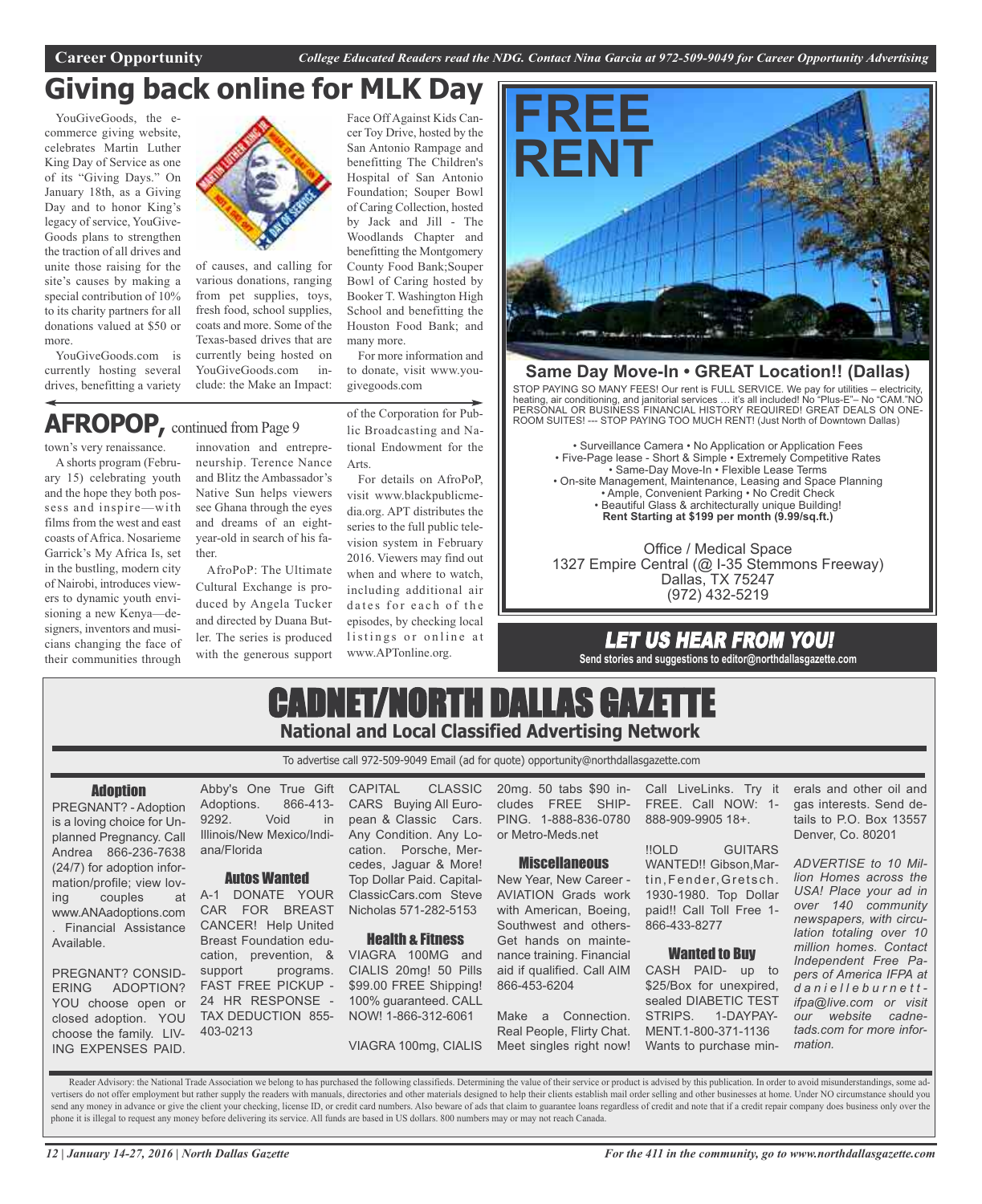#### *On a quest for qualified candidates? Contact Nina Garcia at 972-509-9049* **Career Opportunity**

# **Belk to hire 100 associates in new Glade Parks location in Euless**

CHARLOTTE, N.C., – Belk announced this week the company is hiring 100 sales and support associates for its new Euless, Texas store in Glade Parks opening this March. Belk is hosting a career fair throughout the month of January to meet potential candidates and give them the opportunity to apply on site.

The career fair will be held January 13 – 16, 19 – 23 and 26 – 30 at the Courtyard by Marriot-Bedford located at 2201 Airport Freeway in Bedford, Texas. Attendees should dress in business professional attire and bring a resume with them.

"Glade Parks is an exciting place to be and we are proud to be opening here to serve Euless, Hurst, Bedford, Colleyville, Keller, Grapevine and surrounding communities," said Marlene Norcross, vice president and regional

manager for the Texas region at Belk. "We are seeking hardworking candidates who have interest in building a career in the retail industry and growing with our company."

This 95,000 square-foot store represents a \$10.8 million investment and will incorporate the newest in retail design, lighting, merchandise presentation and décor. Belk will offer top brands, including: Ralph Lauren, Vince Ca-

the key to political power in the New Year, and a Black Agenda will point our community to victory. *Roger Caldwell is the President/CEO of On*

muto, Michael Kors, Kate Spade, Doony & Bourke, Calvin Klein, Lucky, Jessica Simpson, Marc Jacobs, Lancome, Estee Lauder, Clinique, Donna Karen, Dior and more.

Belk at Glade Parks will mark the company's 16th store in Texas and its 9th store in Dallas-Fort Worth. For more information about Belk and the company's job opportunities, visit www.belk.com/careers.

*versity in political science. As a stroke survivor, author, and community journalist, his passion is national and statewide poli-*

### **UNITY**, continued from Page 3

watch groups is the beginning of change.

It is time to change these conditions and everyone must be engaged to make a difference. Black communities must become a hub for education, innovation, entrepreneurship, and technology. Partnerships and collaborations must be the goal in the Black community, and we need coalitions to change the reality in the Black community.

This year is a presidential election and the Black vote can help determine the outcome of many elections around the country. Black Women voting bloc was the largest segment of voters in 2012, and in 2015 they have already started to organize for the 2016 election. Black men must also be more engaged and make sure they vote in all the local, state and federal elections.

In order for the Black community to realize their political power, the different Black political organizations must collaborate across generational, ideological, and financial lines. Everyone knows that 85 percent to 90 percent of Blacks in 2016 will vote Democratic, therefore we must challenge the Democratic Party to spend more money with Black media groups and organizations.

All across the country, Blacks must practice group economics and group politics, and present a united Black front in 2016. There are millions of dollars available in the 2016 campaign from candidates and the Democratic Party. Black unity is

*Point Media Group, a marketing and public relations firm located in Orlando, Florida. He is a graduate of Howard Unit i c s . F o l l o w h i m a t rogerpoliticalblogs.wor d p r e ss. c o m o r l e a v e c o m m e n t s a t jet38@ bellsouth.net.* **Ed Bell Construction Company** *An Equal Opportunity Employer*

 Ed Bell Construction is a Dallas based heavy highway contractor doing business in the<br>North Texas market since 1963. With clients such as TxDOT, Dallas County Public Wo<mark>l</mark> December 30, 2015 North Texas market since 1963. With clients such as TxDOT, Dallas County Public Works, and the Cities of Dallas, Fort Worth, Richardson and Mansfield (plus many others), we have a strong backlog of work in the highway market locally. We are currently hiring for the following positions:

◆ Work Zone Barricade Servicer<br>◆ RT Crane Operator **P Dozer Operators M Loader Operators** ▼ Blade Operators<br>♦ Mixer Operators **Mechanic (Fleet, Paving, Shop) Fuel Truck Helper Form Setters (Paving, Structures) Finishers (Paving, Paving/Straightedge) Pipelayers Flagger Work Zone Barricade Servicer Trackhoe Operators Blade Operators Roller Operators CDL Drivers (Haul Truck, Fuel Truck, End Dump Truck, General)**

**Laborers (Earthworks, Underground, Paving)**

Available: multiple openings Rate: Negotiable Must have own transportation Years of Experience required will vary, from 6 months to 2 years (depending on position) **Physical and Drug Screen Required Must have a Clear Background Must be at least 21 years old Must apply in PERSON, Monday – Friday from 8am to 11am @ 10605 Harry Hines Blvd. Please visit our website: www.edbellconstruction.com/careers**

**Or email your resume to: careers@edbellconstruction.com**



- 
- Competitive wages · Array of benefits
- · Education incentive pay

**Attention Suppliers of Goods, Services and Construction Review Competitive Opportunities at www.bidsync.com www.garlandpurchasing.com 972-205-2415**

**GARLAND** 

. . . . and more

SIGN UP TO TAKE THE CITY OF IRVING'S NEXT CIVIL SERVICE ENTRANCE EXAM. CALL (972) 721-2696 TO REGISTER.

The City of Irving does not discriminate on the basis of race, sex, religion, age, or disability in employment or the provision of services. www.cityofirving.org

**Statewide African American Press\Association is seeking a statewide sales representative.**



The Texas Publishers Association is seeking a statewide sales representative to

represent the overall sales objective for the organization. Individual must have a proven sales track record with local and regional sales strategies.

Also the individual must be:

- A self-starter
- Have excellent written and verbal communication skills
- A visionary
- Professional

• Have excellent organizational skills Previous advertising agency and direct sales experience a plus. Position is commission based.

Serious inquiries only. **Please email resume to inquiries1909@gmail.com or leave a message for the position at 972-432-5219.**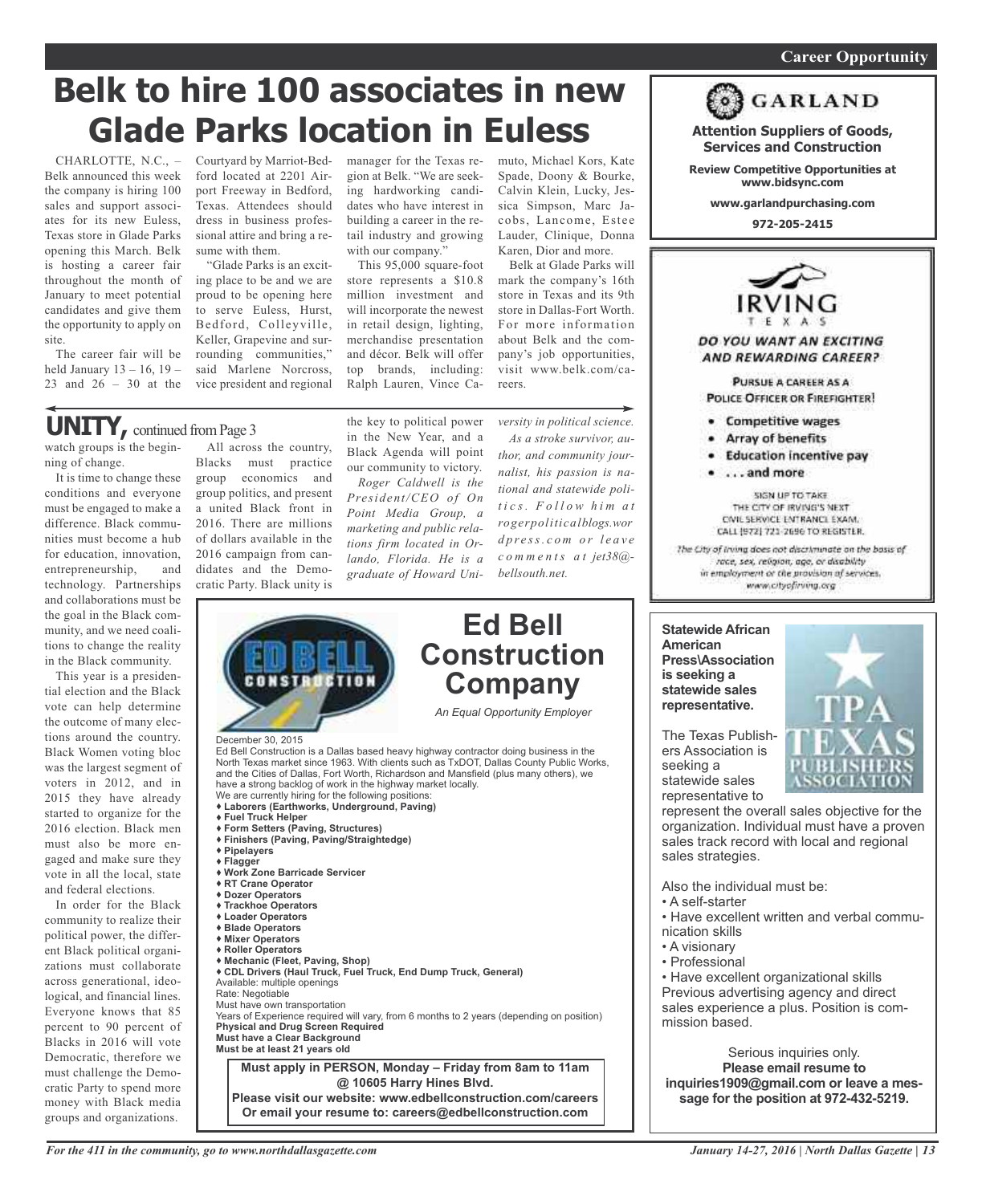#### **BETHEL BIBLE FELLOWSHIP CARROLLTON (A PLACE TO BELONG)**

**January 17, 9:45 a.m.** You're invited to our Sunday Morning "Prayer and Meditation" followed by Morning Worship Service at 10 a.m. See what God is doing through and with us; you will be blessed.

**January 17, 12 Noon** How do you study the Bible? Join us for Sunday afternoon Bible Study; Senior Pastor Woodson, Pastor Brenda Patterson and others will teach a series on "How to Study the Bible God's way." Learn how to know Christ and make Him known to others; to help you know and grow in God's word; to give you clarity and direction; to help you worship, honor and praise God; to help you know and use God's word to lead others to Christ; and to encourage fellowship and build unity within the church. You don't want to miss this Bible Study Group.

#### **January 20, 7 p.m.**

Join us in Wednesday's Prayer and Bible Study Class with Senior Pastor Dr.Woodson and/or Pastor Brenda Patterson teaching on the subject of Spiritual Warfare. Learn what God says about critical issues and topics through the study of His word. Spiritual maturity is God's desire for you. It's Time to Grow; Ephesians 4:12 & 13.

Dr. Terrance Woodson, Senior Pastor 1944 E. Hebron Parkway Carrollton, TX 75007 972-492-4300 www.bethelbiblefellowship.org  $\overline{\phantom{a}}$  ,  $\overline{\phantom{a}}$  ,  $\overline{\phantom{a}}$  ,  $\overline{\phantom{a}}$  ,  $\overline{\phantom{a}}$  ,  $\overline{\phantom{a}}$  ,  $\overline{\phantom{a}}$  ,  $\overline{\phantom{a}}$  ,  $\overline{\phantom{a}}$  ,  $\overline{\phantom{a}}$  ,  $\overline{\phantom{a}}$  ,  $\overline{\phantom{a}}$  ,  $\overline{\phantom{a}}$  ,  $\overline{\phantom{a}}$  ,  $\overline{\phantom{a}}$  ,  $\overline{\phantom{a}}$ 

#### **CHRIST COMMUNITY CHURCH IN RICHARDSON**

#### **January 17, 8:45 a.m. and 11 a.m.** You're invited to our Morning Services as we worship, honor and praise God for His blessings.

#### **January 20,**

Join us at 12 Noon with Rev. Viveca Potter teaching on the Word of God; come back at 6:45 p.m. for Corporate

Prayer and stay for Senior Pastor Autry at 7:30 p.m. teaching the Word of God. Our youth will come for Food and Fellowship at 7 p.m. followed by Bible Study at 7:30 p.m.

Dr. Terrence Autry, Senior Pastor 701 Centennial 972-991-0200 Richardson, TX 75081 www.Christcommunityrichardson.org  $\overline{\phantom{a}}$  ,  $\overline{\phantom{a}}$  ,  $\overline{\phantom{a}}$  ,  $\overline{\phantom{a}}$  ,  $\overline{\phantom{a}}$  ,  $\overline{\phantom{a}}$  ,  $\overline{\phantom{a}}$  ,  $\overline{\phantom{a}}$  ,  $\overline{\phantom{a}}$  ,  $\overline{\phantom{a}}$  ,  $\overline{\phantom{a}}$  ,  $\overline{\phantom{a}}$  ,  $\overline{\phantom{a}}$  ,  $\overline{\phantom{a}}$  ,  $\overline{\phantom{a}}$  ,  $\overline{\phantom{a}}$ 

#### **FELLOWSHIP CHRISTIAN CENTER CHURCH IN ALLEN "The Ship"**

#### **January 17, 8 a.m.**

Join us as we praise and worship God in the Joycie Turner Fellowship Hall, 200 West Belmont Drive in Allen; followed by our Worship Services at Bolin Elementary School in Allen, Texas 75002 and bring someone with you; you will be blessed.

#### **January 20**

You're invited to our Wednesday's 12 Noon-Day Live, Prayer and Bible Study and/or our Wednesday Night Live, Prayer and Bible Study at 7 p.m. to learn more about God's Word at the Joycie Turner Fellowship Hall, 200 West Belmont Drive in Allen. Be encouraged by God's plan for your maturity and His glory; and most of all, be prepared to grow.

#### **January 24, 7 p.m.**

Calling all youth! Every 4th Sunday, we host Hype Sunday Worship at our Administration Building, 200 W. Belmont Drive in Allen, TX 75013. Don't be guilty of missing out on the wonderful and exciting way we worship God and thank Him for His blessings.

Dr. W. L. Stafford, Sr., Ed. D. Senior Pastor 5705 Cheyenne Drive at Bolin Elementary School in Allen 75002 for Sunday Morning Worship and the Admin. Building Address is 200 W. Belmont Drive Allen, TX 75013 972-359-9956 www.theship3c.org

#### **INSPIRING BODY OF CHRIST CHURCH**

**January 17, 7:30 and/or 11:30 a.m.** You're invited this Sunday as we praise, worship, honor and magnify God's Holy name.

a.m.

our growth.

Join usinWednesday's Bible Study class; you will learn what God has to say to us for

 $\overline{\phantom{a}}$  , and the set of the set of the set of the set of the set of the set of the set of the set of the set of the set of the set of the set of the set of the set of the set of the set of the set of the set of the s

**SHILOH MBC IN PLANO**

**This Satrurday, January 16, 8:30 a.m.** Don't miss this opportunity for Ministry & Motivation, Brain Smart University Workshop. This is a FREE Brain Smart class designed to equip you with information on the how the brain ages normally, diseases of the brain aging, such as Alzheimer's disease, lifestyle practices for improving successful brain aging, and current research updates. Free lunch and refreshments will

Dr. Tommy L. Brown Senior Pastor 9550 Shepherd Road Dallas, Texas 75243 214-341-6459 www.nmzb.org

**January 18, 7 p.m.** Join us in Monday School as we learn what God has to say to us.

Pastor Rickie Rush 7701 S Westmoreland Road Dallas, TX 75237 972-372-4262 www.Ibocchurch.org

#### **MT. OLIVE CHURCH OF PLANO (MOCOP)**

\_\_\_\_\_\_\_\_\_\_\_\_\_\_\_\_\_\_\_\_\_\_\_

**January 17, 10 a.m.** Join us for Sunday Worship Service as we praise and worship God for His Honor and His glory. Call the church for details.

#### **January 20, 7 p.m.**

You're invited to our Wednesday's Bible Study class; you will learn what God has to say to us. Come to be encouraged by God's plan for yourspiritual growth and His glory.

Pastor Sam Fenceroy Senior Pastor and Pastor Gloria Fenceroy 300 Chisholm Place Plano, TX 75075 972-633-5511 www.mocop.org  $\overline{\phantom{a}}$  ,  $\overline{\phantom{a}}$  ,  $\overline{\phantom{a}}$  ,  $\overline{\phantom{a}}$  ,  $\overline{\phantom{a}}$  ,  $\overline{\phantom{a}}$  ,  $\overline{\phantom{a}}$  ,  $\overline{\phantom{a}}$  ,  $\overline{\phantom{a}}$  ,  $\overline{\phantom{a}}$  ,  $\overline{\phantom{a}}$  ,  $\overline{\phantom{a}}$  ,  $\overline{\phantom{a}}$  ,  $\overline{\phantom{a}}$  ,  $\overline{\phantom{a}}$  ,  $\overline{\phantom{a}}$ 

#### **MT. PISGAH MISSIONARY BAPTIST CHURCH**

**January 17, 9:45 a.m.** You are welcome to join us for our Sunday morning worship service as we praise and worship God.

**January 18, 9 p.m.** Join us for our Intercessory Prayer Ministry and our Monday's Conference calls.

R.W.Townsend, Senior Pastor 11611 Webb Chapel Road Dallas, TX 75229 972-241-6151 www.dallasmtpisgah.org  $\overline{\phantom{a}}$  ,  $\overline{\phantom{a}}$  ,  $\overline{\phantom{a}}$  ,  $\overline{\phantom{a}}$  ,  $\overline{\phantom{a}}$  ,  $\overline{\phantom{a}}$  ,  $\overline{\phantom{a}}$  ,  $\overline{\phantom{a}}$  ,  $\overline{\phantom{a}}$  ,  $\overline{\phantom{a}}$  ,  $\overline{\phantom{a}}$  ,  $\overline{\phantom{a}}$  ,  $\overline{\phantom{a}}$  ,  $\overline{\phantom{a}}$  ,  $\overline{\phantom{a}}$  ,  $\overline{\phantom{a}}$ 

#### **NEW MOUNT ZION BAPTIST CHURCH**

**January 17** You're invited to join us for Early Morning Services at 7:30 a.m., followed by Sunday School at 9 a.m. and Morning Worship at 10:30 **January 20, 7 p.m.** be provided. There will be door prizes and giveaways. Call or Email the church for details.

#### **January 17, 10 a.m.**

Join us as we praise and worship God in our Morning Worship Services. You will be blessed.

**January 20, 7 p.m.**

You're invited to our Wednesday's Bible Study to learn more about God's Word. Come and be encouraged by God's plan for your maturity and growth; it's all for His glory and His honor.

Dr. Isaiah Joshua, Jr. Senior Pastor 920 E. 14th Street Plano, TX 75074

972-423-6695 www.smbcplano.org

#### **WESTSIDE BAPTIST CHURCH**

 $\overline{\phantom{a}}$  , and the set of the set of the set of the set of the set of the set of the set of the set of the set of the set of the set of the set of the set of the set of the set of the set of the set of the set of the s

#### **January 16, 8 a.m.**

Join us for our Prayer and Stewardship Summit for your spiritual growth.

#### **January 17 7:45 and 10:45 a.m.**

You're invited to join us for Sunday Morning Worship as we praise and worship God for His many blessings.

Minister Thomas Bessix Senior Pastor 900 Bellaire Blvd. Lewisville, TX 75067 972-221-5668 www.wbcchurch.org



www.IRSsafe.com

NDG now has a "Special Advertising Package"for churches and non-profit organizations that need to let the community know about your Special Event.

### Opportunity You Can Measure...

#### **Church Events**

- Church Anniversary
- Pastor's Anniversary
- Women's Day

• Men's Day

• Special Events

• Fundraisers (Concerts)

(Personal or Community)

**Non-Profit Org. Events**

### Special Rate \$199 (Black & White, per insertion)

Ad size - 4.905"x 6"(Quarter Page, B&W) (NOTE: Color Ad \$75 extra per inserion) Production disclaimer - NDG ad meake-ready is not included in promotion. Layout/production of "copy ready"ad will be a nominal extra cost.

E-mail ad copy to: Marketing@NorthDallasGazette.com or call our Marketing Department today!





### **Church Happenings www.NorthDallasGazette.com**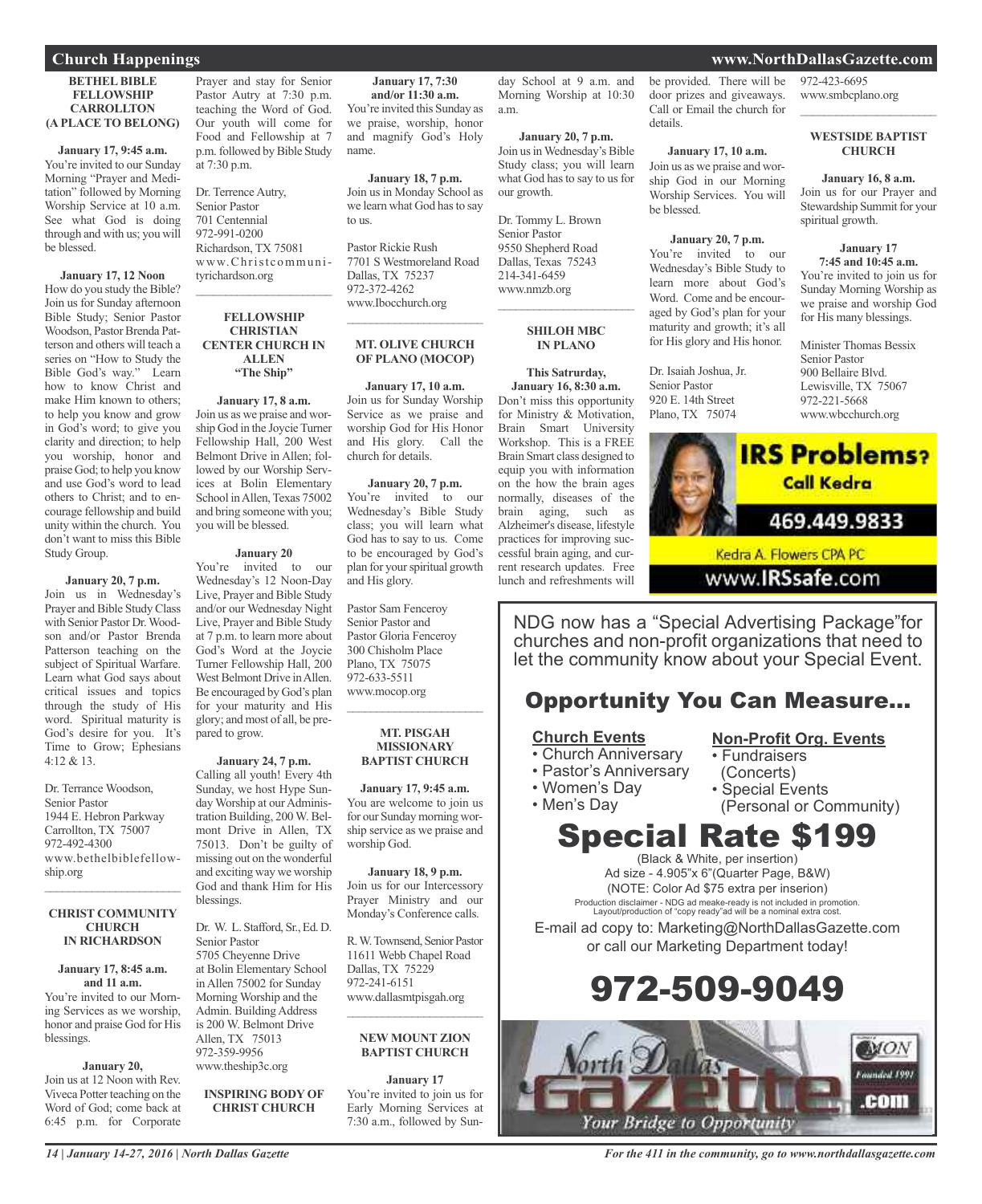#### **www.NorthDallasGazette.com Church Directory**



*Send email to: businessoffice@ northdallasgazette.com to sign up for Sister Tarpley's weekly electronic newsletter.*

It has been said that it is not when a man was born or when he died, that makes the difference in his life and his legacy; it is the dash or space between his birth and his death.

A son, brother, husband, father, uncle, a humanitarian, civil rights leader, author, teacher, preacher and a pastor – Dr. Martin Luther King, Jr. was all of these and more.

Plainly put, Dr. King proudly changed the consciousness and character of America. With his urgent messages of non-violence and justice for all Americans, Dr. King reached more people than any other Black leader in history, at the time and even today.

Dr. King was a Baptist minister and social activist, who led the Civil Rights Movement in the United States from the mid-1950s until his death by assassination in 1968.

Among many efforts, Dr. King headed the Southern Christian Leadership Conference (SCLC.) Through his activism, he played a

www.thesnip.tic.org

pivotal role in ending the legal segregation of Black citizens in the South and other areas of the nation, as well as the creation of the Civil Rights Act of 1964 and the Voting Rights Act of 1965. **Happy Birthday Dr. King!**

He became the youngest recipient of the world famous and coveted Nobel Peace Prize in 1964, among several other major honors.

Dr. King was assassinated in April 1968, and continues to be remembered as one of the most lauded Black leaders in history, often referenced by his 1963 famous speech, "I Have a Dream."

Without a doubt, "I Have a Dream" was Dr. King's most famous and beloved speech; it was delivered to more than 200,000 people at the "March on Washington" at the Lincoln Memorial.

In the summer of 1963, the nation was seething with racial tension and frequent riots were tearing apart communities. In the midst of this crisis, Dr. King conveyed his vision in a very powerful language that the world has not forgotten and probably never will forget.

Mrs. Coretta Scott King, Dr. King's wife, recalled, "At that moment it seemed

as if the Kingdom of God appeared; but it only lasted for a moment." Pastor Sam Second Keybeardist Needed: Please Call For Into DBFelowskip Christian<br>BGConter Church 972.359.9955 200 W. Bernont Dove . Allery, TX 75013 A Kingdom Building Church **Early Morning Service** 



Dr. Martin Luther King, Jr. was assassinated on the balcony of the Lorraine Motel in Memphis, Tennessee. He was only 39 years old.

**Some Timely Quotes of Dr. King:** "A nation or civilization that continues to produce soft-minded men purchases its own spiritual death on an installment

plan." "Darkness cannot drive out darkness; only light can do that. Hate cannot drive

out hate; only love can do that." "We will have to repent in this generation not merely for the hateful words and actions of the bad people but for the appalling silence of the good



*Six-year old Terrell M. Bennett, taking instructions from his dad, Terrell R., plays the drums in Morning Prayer and Worship at Bethel Bible Fellowship in Carrollton, Texas. His mother is Sis. Jeannette and his younger brother is Russell; they are, as well as all Bethel members, proud of this young prodigy.*



people."

"Faith is taking the first step, even when you don't see the whole staircase."

"Let us rise up tonight with a greater readiness. Hatred paralyzes life; love releases it. Hatred confuses life; love harmonizes it. Hatred darkens life; love illuminates it.

If a man is called to be a street-sweeper, he should sweep streets even as Michelangelo painted, or Beethoven composed music, or Shakespeare wrote poetry. He should sweep streets so well that all the hosts of heaven and

earth will pause to say, here lived a great street-sweeper who did his job well.

Let us stand with a greater determination. And let us move on in these powerful days, these days of challenge, to make America what it ought to be. We have an opportunity to make America a better nation."

**Something to Ponder:** Four Things You Can't Take Back: 1) A rock, after it's thrown. 2) The word, after it's said. 3) The occasion, after the loss. 4) The time, after it's gone.







Islah Joshua, Jr. *Tustov* 

SMBC: A church Focused on Excellence while Teaching the Word. Preaching the Gospel, Reaching the World

Worship Times: 8 and 11 a.m. Sunday School: 9:45 a.m. Mid-week: Wednesday at 7:00 p.m. Youth Church: Every 3rd, 4th, and 5th Sunday at 10:45 a.m. AWANA: Wednesday at 6:30 p.m. Contact Information: 972-423-6695 www.smbcplano.org

#### *For the 411 in the community, go to www.northdallasgazette.com*